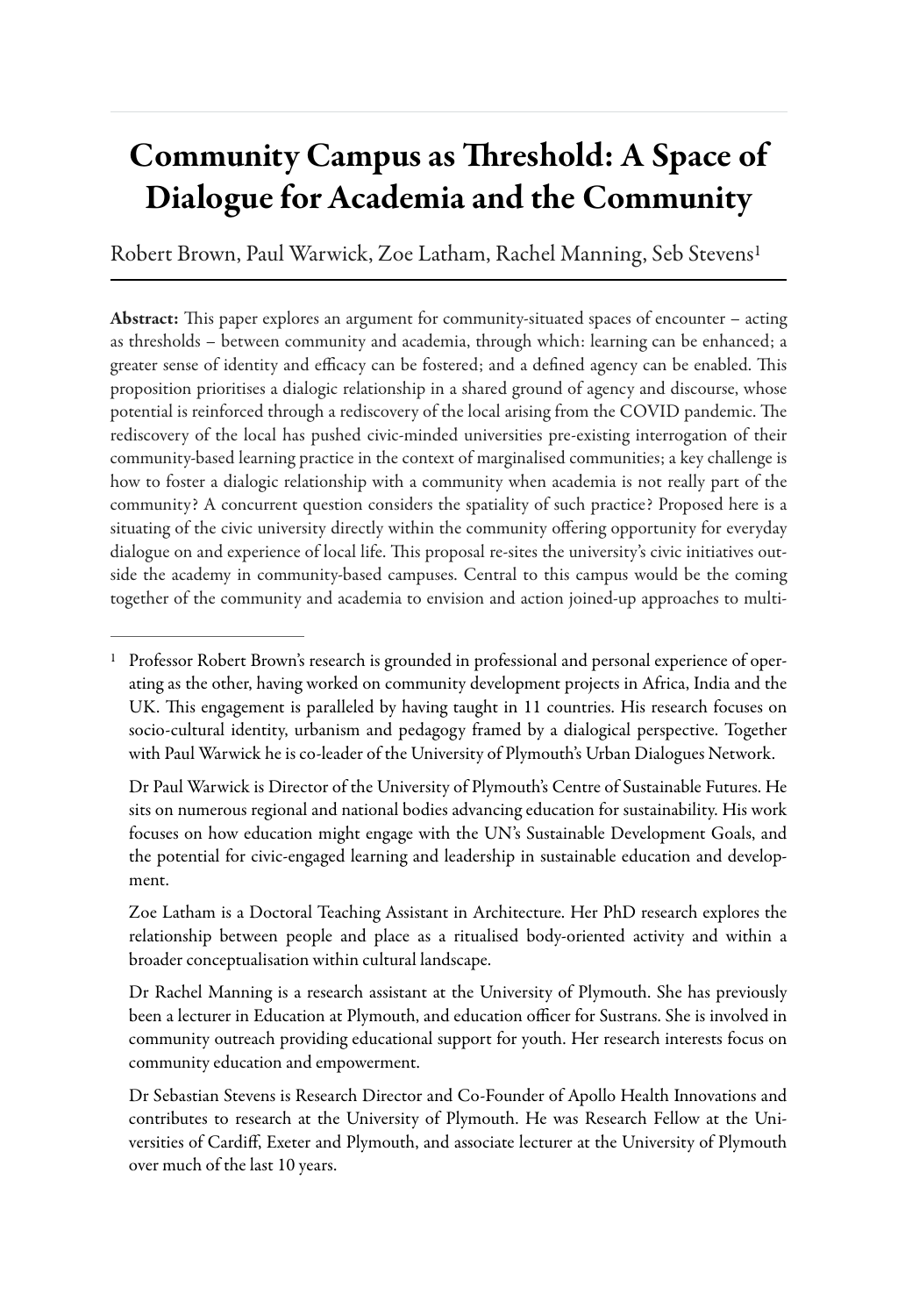valent issues. This initiative would simultaneously afford an innovative education while enabling students and staff to contribute to the wider community; at the same time the community campus would serve as an active agent in bringing the community together and reshaping its future. The community campus would act as a dialogic threshold between academia and the community, a space grounded in its social nature, mutual embrace and exchange.

Keywords: Academia, Campus, Community, Dialogic, Development, Learning

### **Introduction**

The most important acts constituting self-consciousness are determined by a relationship toward another consciousness…Not that which takes place within, but that which takes place on the boundary between one's own and someone else's consciousness, on the threshold. (Bakhtin 1984b, 287)

Introduced here is the concept of a community campus as threshold – a communitysituated place of encounter and agency between (and that is co-authored by) the community and academia. Serving simultaneously as an extension of academia into the community, and as a campus for the community, the community campus will act as a threshold between the community and academia; it will provide a place of meeting for the communit[y](#page--1-2) and academia; of departure for a co-joined civic agency<sup>[2](#page--1-2)</sup> of knowledge exchange (through civically engaged learning), and community devel-opment (the implementation of cultural, ecological<sup>[3](#page--1-3)</sup>, economic, political and/or social initiatives, as well as physical regeneration) and building individual and shared identities.

The situating of academia in the community can better enable civic agency, offering academia better connectivity with the community within their place and simultaneously easing access to academic learning for the community, while enabling encoun-

<sup>&</sup>lt;sup>[2](#page--1-4)</sup> For reasons of brevity, we use the phrase 'civic agency' within this text as a representation of a co-joined agenda of civic learning and community development. 'Civic learning' is used where there is need for specific reference to it this as a concept and practice.

<sup>&</sup>lt;sup>[3](#page--1-5)</sup> We use the word ecological here instead of environmental; we understand ecological as 'of or relating to the environments of living things or to the relationships between living things and their environments (Merriam-Webster "Ecological")' with emphasis on the reciprocal relationship between people and the environment which they inhabit. The use of ecological is in favour of environmental, understood as relating to 'the conditions that surround someone or something: the conditions and influences that affect the growth, health, progress, etc., of someone or something (Merriam-Webster "Environment")' which suggests a more unidirectional relationship.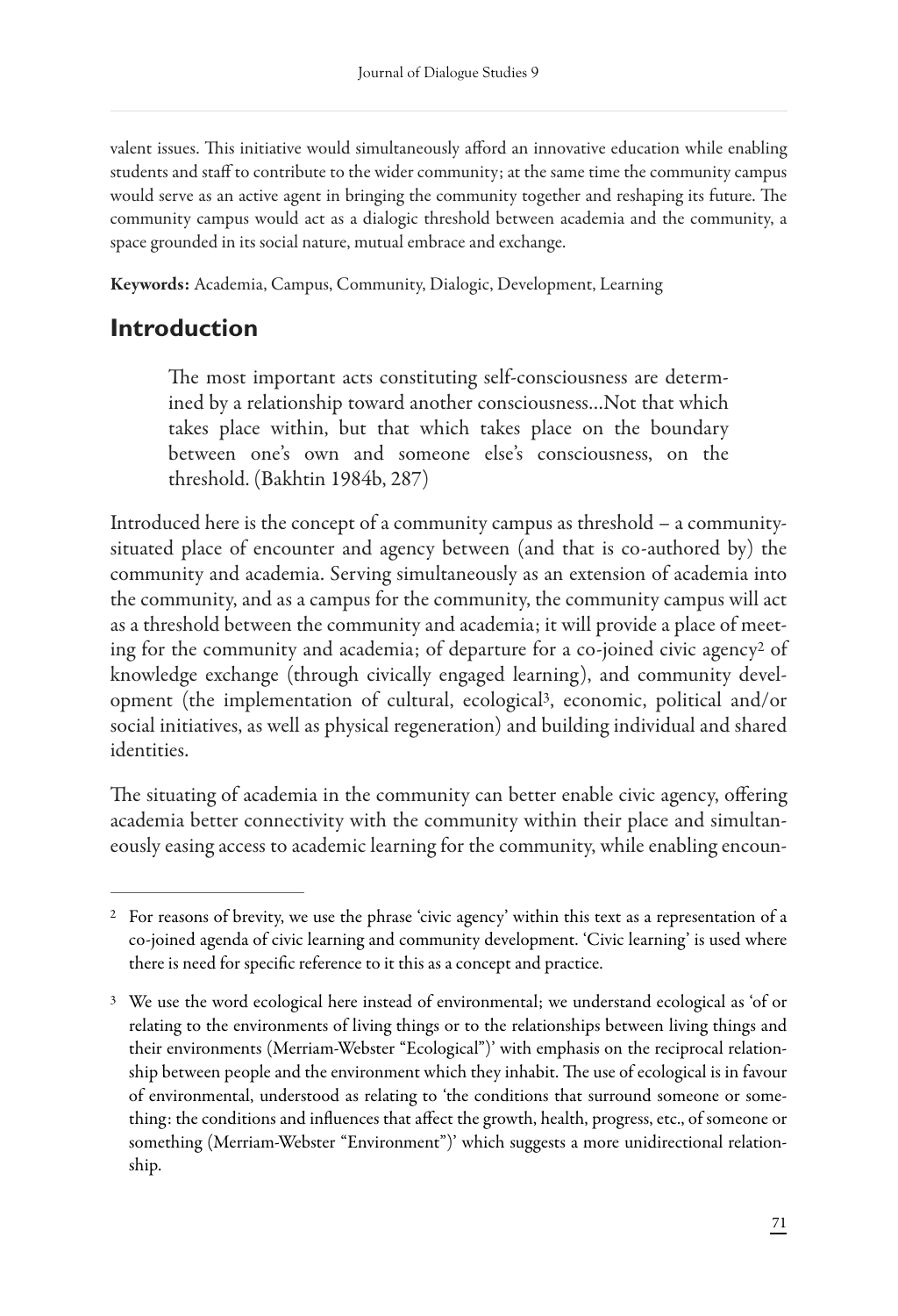ters between the community and academia. Equally critical is the nature of this place of encounter in its creation, physical structure, and everyday inhabitation. Philosopher Mikhail Bakhtin's delineation of a dialogic threshold as a site for constructing self-consciousness (where we understand this self-consciousness as the making of the whole self through interaction with another) provides useful orientation for our conceptualisation of a community campus as threshold.

We will begin our discussion by identifying the significance of our proposition and exploring the primary theory – dialogism – that frames it. We will also outline the methodology employed in investigating this proposition. We will then delineate the community campus as threshold with reference to three considerations: firstly, we will situate civic agency in the context of relevant discourse. This is presented both for those not familiar with civic agency (notably as advanced through civic learning), and to note primary outcomes that would be associated with a community campus. Further identified will be theoretical linkages between civic agency (drawing particularly on situated learning) and dialogism.

Secondly, we will explore the underexamined role of the spatialisation of the encounter between the community and academia in civic agency, i.e., the placing of this encounter as an activity in a particular place and time (Shields 2013). Our discussion will consider the situating of the community campus within the community and include reference to academia's historic position in relation to the wider community. Enabled by an act of co-authorship between the community and academia, our proposed spatialisation will foster everyday exchange between the two.

Thirdly, we will explore the nature of the community campus as threshold, considering its physicality and inhabitation. This will include examining threshold as a concept. We will then explore its key performative-spatial attributes and illustrate these through reference to relevant precedents.

# **Significance and methodology**

The significance of our proposition is reflected in growing global advocacy for an agency of civic learning. This includes the UNESCO Global Action Program on Education for Sustainable Development (UNESCO 2014) call for academia to support students through education that seeks to make a difference in the wider community. In parallel, the United Nations Sustainable Development Goals advise that by 2030 all teaching should promote sustainable development (Owusu-Agyeman & Fourie-Malherbe 2019). Such education goes beyond the acquisition of disciplinary knowledge and skills, and provides students with real-world experiences connecting them to their communities (Berard and Ravelli 2020; Dias and Soares 2018).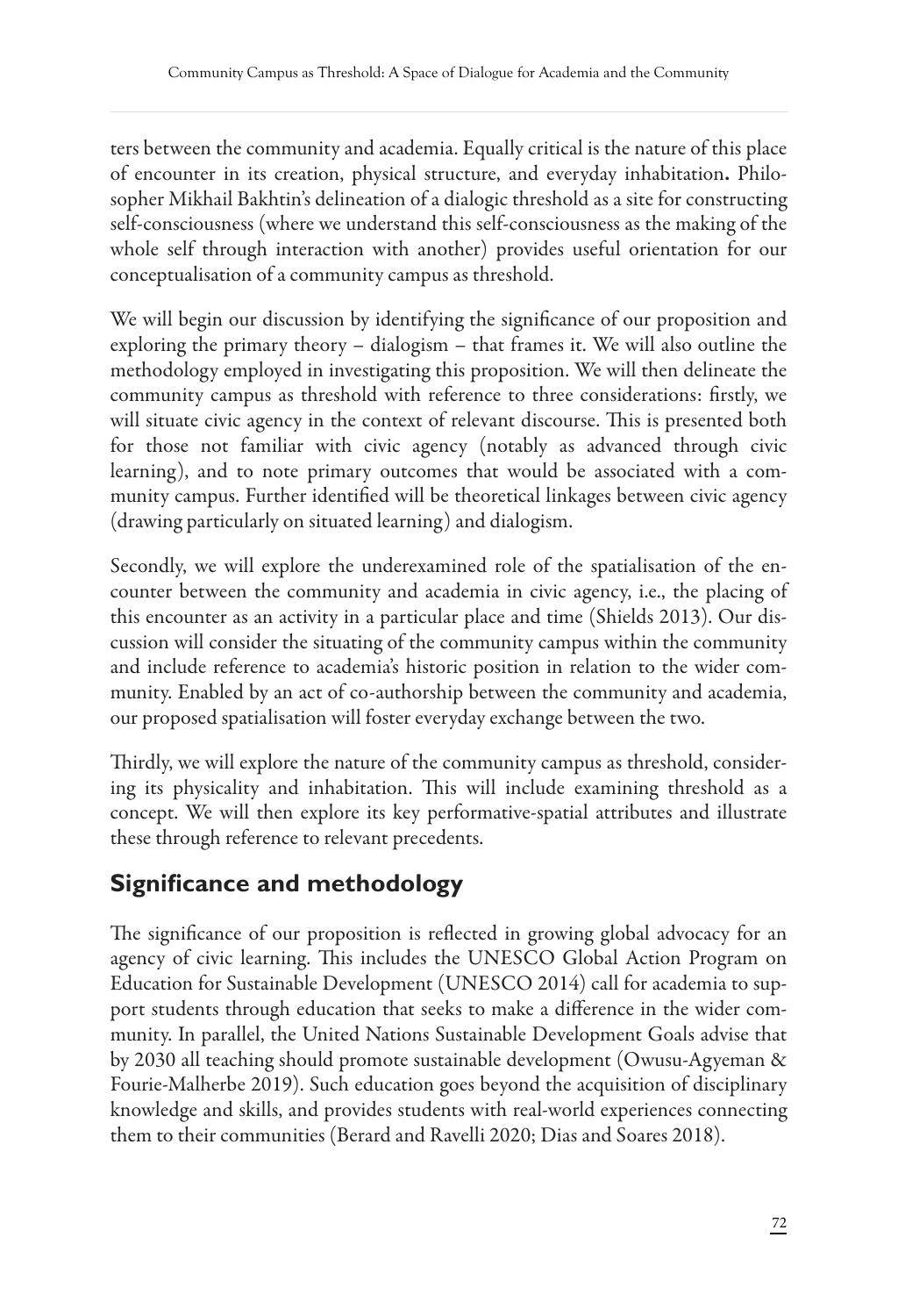Civic learning has become particularly significant in UK higher education, as advanced by the Civic University Network. It is further evidenced in its broad-based support by the UK government and government-funded bodies (Department for Education and the Arts Council England), independent organisations (Carnegie Trust UK and University Partnerships Programme Foundation), and universities themselves. The Civic University Network challenges universities to:

re-shape their role and responsibility to their communities to realise their potential as drivers of a new civic agenda…(and) ensure that a university's geographic role and responsibility is used more effectively as an agent to drive positive societal change…including prioritising issues around 'place' to level up the economy and society. (Civic University Network)

This challenge builds from 'Truly Civic: Strengthening the connection between universities and their places' (UPP Foundation Civic University Commission 2018), which identified steps for universities and the government to advance. 'Truly Civic' draws particular attention to the impact universities can make on the cultural, economic, ecological, and social well-being of the wider community, notably those socio-economically vulnerable communities hardest hit by austerity and spatial inequalities. (UPP Foundation Civic University Commission 2018).

While the report outlines various measures, the latter reference to the spatial dimension – place – is pertinent to our discussion of a metaphorical and spatialised threshold between the community and academia. Place is equally present in the Civic University Network's primary statement, with reference to a university's 'geographic role' and "prioritising issues around 'place' (Civic University Network)." It is however two interrelated strands within the 'Truly Civic' report to which we draw attention. The first strand highlights that today's economic challenges exacerbate the divide between 'town and gown', notably in places more economically  $challenged<sup>4</sup>$  $challenged<sup>4</sup>$  $challenged<sup>4</sup>$ . The report further identifies that while positive examples of academic civic engagement exist, there is a need to better understand the local population and that academia has to 'constantly earn the right to be part of that place' (Ibid, 30). Another strand suggests enhancing academia's civic engagement through a proactive spatial agenda including that 'a really simple change that some universities could make would be to open up their campus to the general public' (Ibid, 15). The report

 $4$  The authors' own university is located within a city that is within the lowest third of socio-economically deprived UK local authorities; one of the communities in the city with which the university collaborates is ranked in the lowest 1% nationally in terms of socio-economic deprivation (Public Health).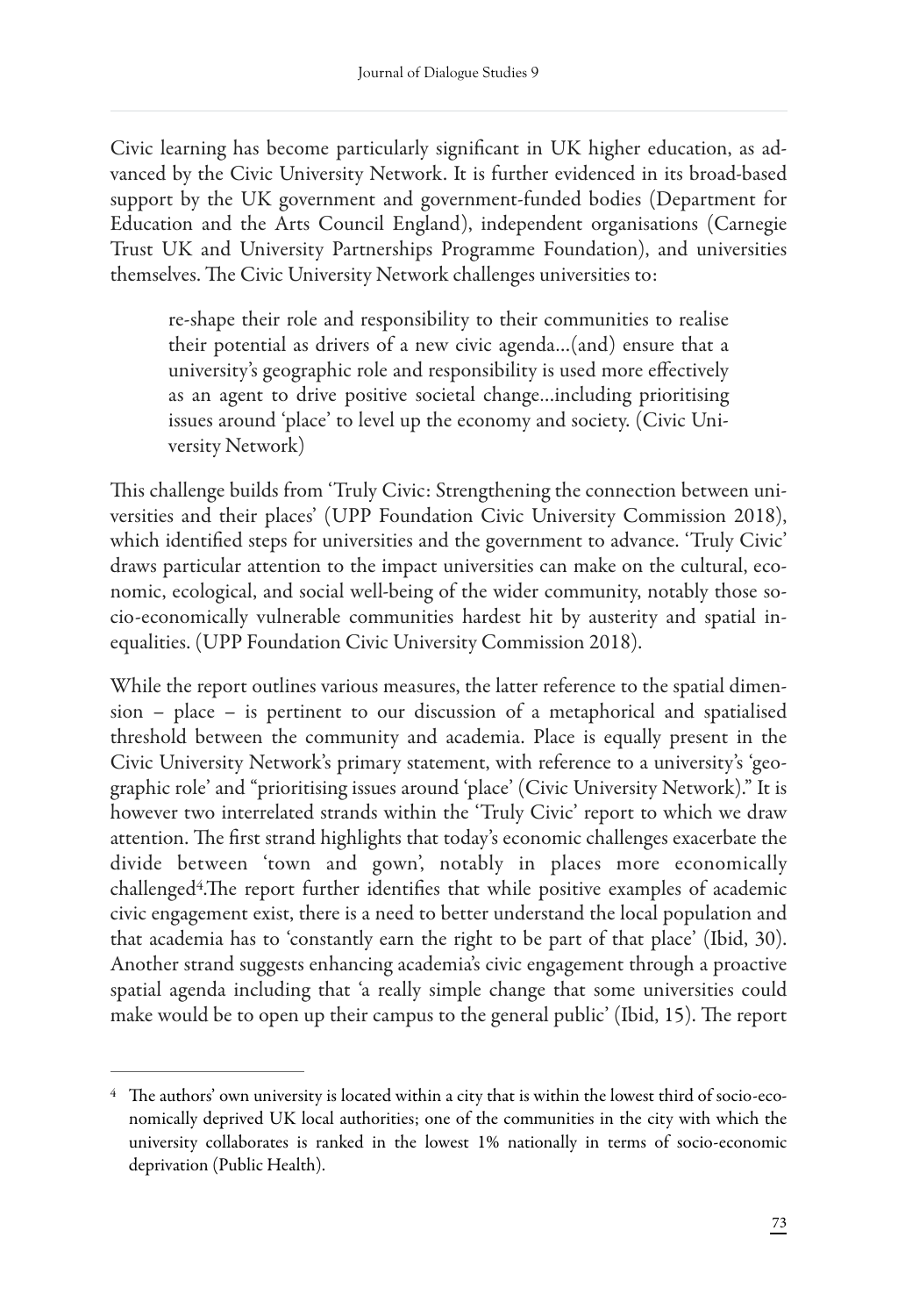further states that academia's civic engagement needs to be embedded in day-to-day activity, a proposition welcomed by the public.

These themes reflect challenges encountered in our own approach to civic agency as a designated civic university, and in exploring how to move our university's civic agenda forward. There are of course multiple challenges encountered in civic agency, including: an expanded sense of mission at a time of reduced resources; management of processes and institutional procedures (both internal to the academy and in relation to other external organisations) which can inhibit such work; navigating power inequalities between participants; negotiating disparities in expectations between students, staff and community; and tension over the ownership of the process (Warwick, Morgan and Miller 2019). These challenges have been well discussed elsewhere however, and are not the focus here. Our primary interest is the previously underexplored spatialisation of civic agency.

Our work to date has helped advance opening up the university, notably through a transdisciplinary Sustainability Hub on campus. This hub welcomes a range of events supporting students, staff, and external partners on sustainability agendas. This includes the Urban Dialogues Network, which hosts a regular series of seminars exploring civic agency as advanced by colleagues from across the University together with external partners. Particularly relevant here is our efforts over the past two years (however much inhibited by the ongoing presence of COVID), on university-funded research to examine the concept of a community campus. Included in this work has been an ongoing inductive review of our university's civic agency practice, and examination through a deductive literature-based review of civically engaged practices of other UK and overseas universities. This has been supplemented by interviews with academics and social-enterprise and voluntary sector community partners, and (re)reading of relevant discourse on civic learning and community development.

This text builds on that work and marks where we are headed. The range of theoretical discourse informing this work is broad, such as Augusto Boal or Paolo Freire (see Brown and Warwick 2019). We also recognise others' work delineating the concept of dialogue in community development practice (e.g., Westoby 2014), drawing for example on Martin Buber or Hans Gadamer. Our own writing is framed primarily by a reading of Bakhtin's thinking on dialogism. Our reading recognises that who we are as individuals is not an autogenic authoring, but that our attitudes, beliefs, and identity are informed by our families, friends, teachers, colleagues, and others. As Bakhtin (1984b, 287) suggests, 'I am conscious of myself and become myself only while revealing myself for another, through another, and with the help of another.' Through such dialogue we are exposed to different ideas and equally to how others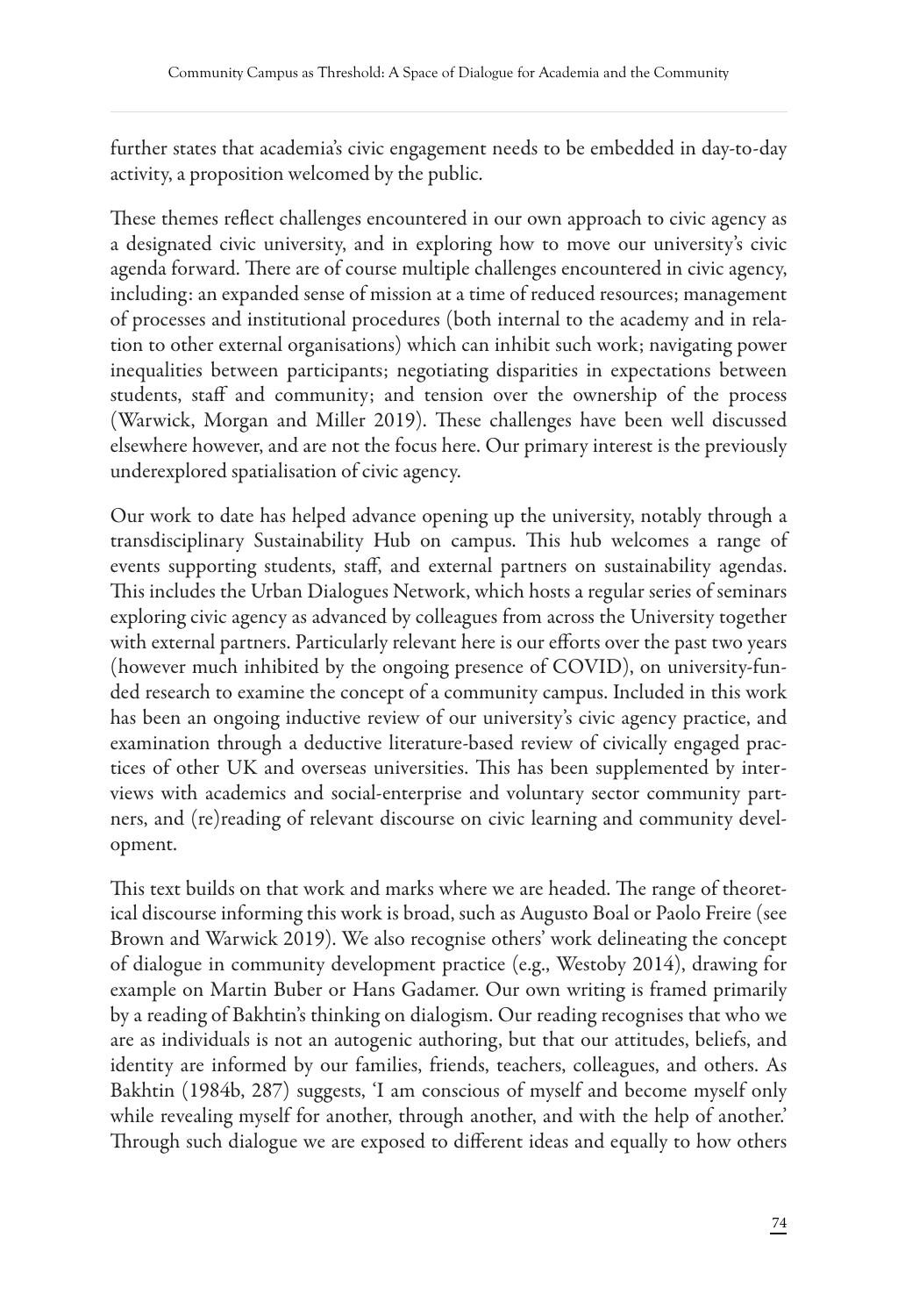respond to our discourse, fostering an ongoing testing and evaluation of own thoughts.

Within genuine dialogue there is reciprocity, as we both gain from and share with the other. Central to Bakhtin's thinking is that through interaction with the other we achieve a true, full sense of consciousness. 'To be means to be for another, and through the other, for oneself' (Ibid.). Such thinking was radical at its inception and remains equally radical at a time when everyday actions and broader socio-political declarations place emphasis on claims of a self-authenticity that Charles Taylor (1991) warned against, or towards monologue against which Kojin Karatani cautioned (1995). Yet however radical, Bakhtin's dialogism gives cause for hope that through dialogue we can develop greater knowledge and understanding of ourself and the other.

Our reading of Bakhtin places emphasises on the mutual illumination offered to one and other through their engagement. This intentionality is reflected in literary scholar Michael Holquist's summation of Bakhtin's thoughts on the relation of the self and other: 'A logical implication of the fact that I can see things you cannot, and you can see things that I cannot, is that our excess of seeing is defined by a lack of seeing; my excess is your lack, and vice versa. If we wish to overcome this lack, we try to see what is there together' (Holquist 1990, xxvi)*.* Present in Bakhtin's discourse, and implied by Holqust's reference, is that we each occupy a unique position, affording opportunity for distinctive perspectives. Intrinsic to this difference is that it offers value as we share our distinct perspectives with others. The aim however is not to generate a dialectical synthesis as Bakhtin warns against (1984a), but rather to allow self and other to remain independent while affording new insight.

Our appropriation of Bakhtin's dialogism is prompted by the authors' own experience of civic engagement in higher education and community development practice in the UK, Africa and Asia. Much of this is grounded in working in communities where the authors crossed socio-cultural and economic boundaries and realised they themselves were the other, i.e., the one outside normalised, local perspectives. Emergent from such an experience is understanding of the importance of engaging with the local perspective, and that one's own view as an outsider is filtered through a priori ways of looking, thinking and working; while affording a fresh perspective, this a priori sensibility and practice can also be limiting (Rapport 1995; Tuan 1982). This experience and our dialogical orientation come together with our research in the literature review and interviews, echoing the threshold encounter between the community and academia our work explores.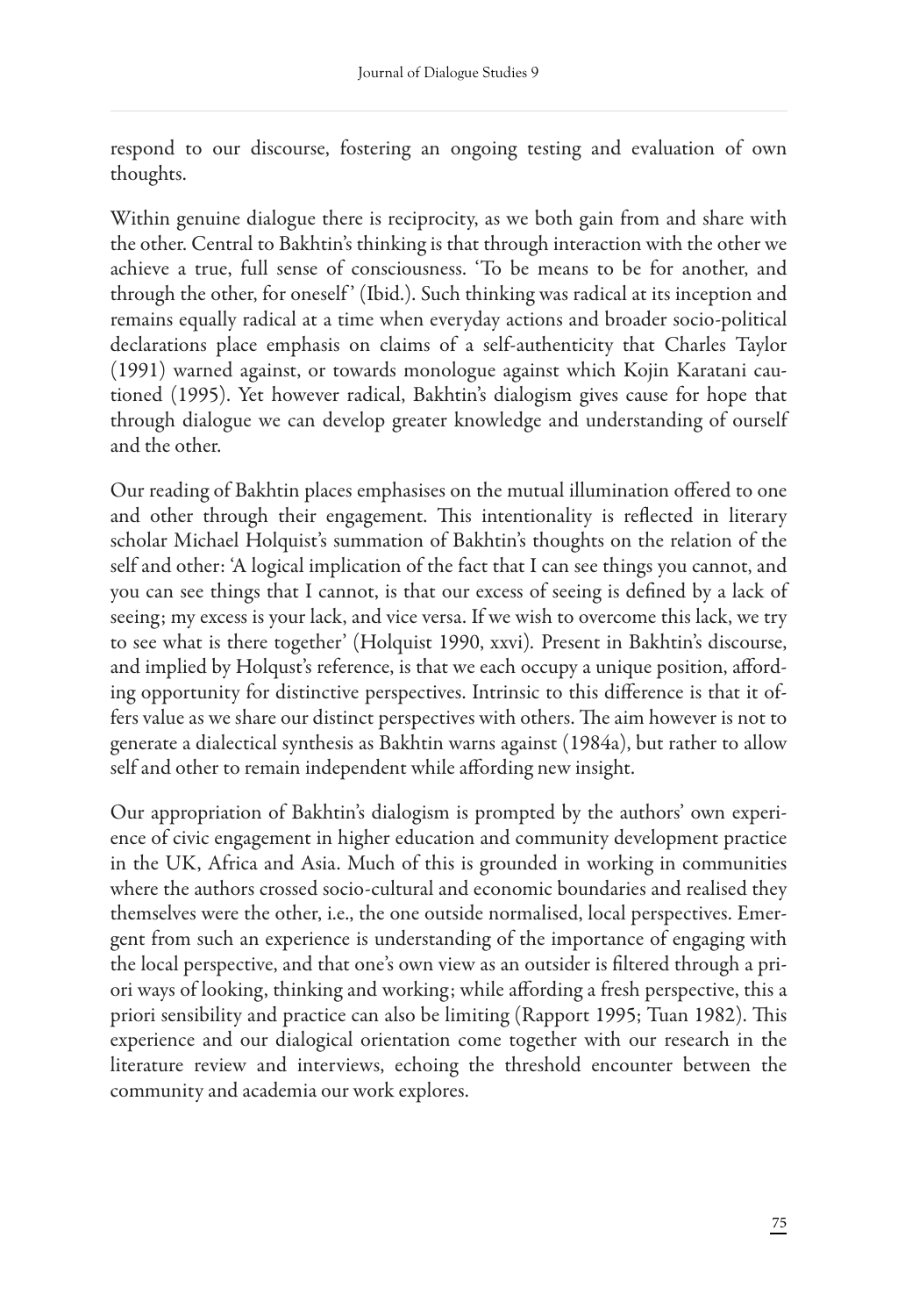#### **Civic learning**

The case for civic learning has been building since at least the 1960s, arising from the spirit of change present at the time, and in response to hegemonic forces that had led to significant socio-economic and political inequalities (Schuman 2014). While advanced by numerous practitioners and researchers, Jean Lave's and Etienne Wenger's seminal *Situated Learning* notably identified that 'social engagements provide the proper context of learning to take place' (Hanks 1991, 14). This social engagement is not limited to academia or even with like-minded individuals outside it, but more significantly it extends to the socio-economically challenged in our communities too often marginalised as others. Such engagement seeks to support the common good and foster creative, compassionate students who have knowledge, skill, confidence, and agency to engage in education that simultaneously enables social change (Brown and Warwick 2019). Summarised below are key benefits of this practice, as well an outline of observed links between civic agency and dialogism.

The record on the impact of civic learning on students' learning is extensive. Building on *Situated Learning*, further research confirms it increases students' understanding of course content (Atkinson and Hunt 2008; Mayer 2019) and the development of transferable career skills (McTier and McGregor 2011). Such engagement also enables students to acquire competencies in sustainability (Molderez and Fonseca 2018; Cebrián, Junyent and Mulà 2020). Moreover, students learn they can gain knowledge and understand problems in a more complex and interconnected way (Clevenger and Ozbek 2013), while learning to communicate this knowledge to others ( Jickling 2003; Barth 2007). Furthermore, working with other students and community partners helps students develop an understanding of a range of perspectives, and how to consolidate this into knowledge to share it with others (Barth 2007). Such practice will be highly relevant in the future where the co-joining of information across disciplines and with others will be essential (Molderez and Fonseca 2018).

Civic learning equally affords opportunities for students to reveal, explore, reflect upon and develop their own perspectives (Jickling 2003; Barth 2007). Through civic learning students are prompted to re-examine their existing beliefs, knowledge, and thinking (Nicol 1997; Rowe 1996). It has also been found to build students' selfesteem and self-confidence (Eppler 2011; Muhlestein and Mccann 2019; Johnston 2020). Moving beyond more personal orientation, fostered is a greater sense of multi-cultural awareness (Toncar 2006), and concurrently a heightened capacity to understand other individuals' perspectives (Jickling 2003; Barth 2007). This is further evidenced in a boosting of students' feelings of social connectedness (Eppler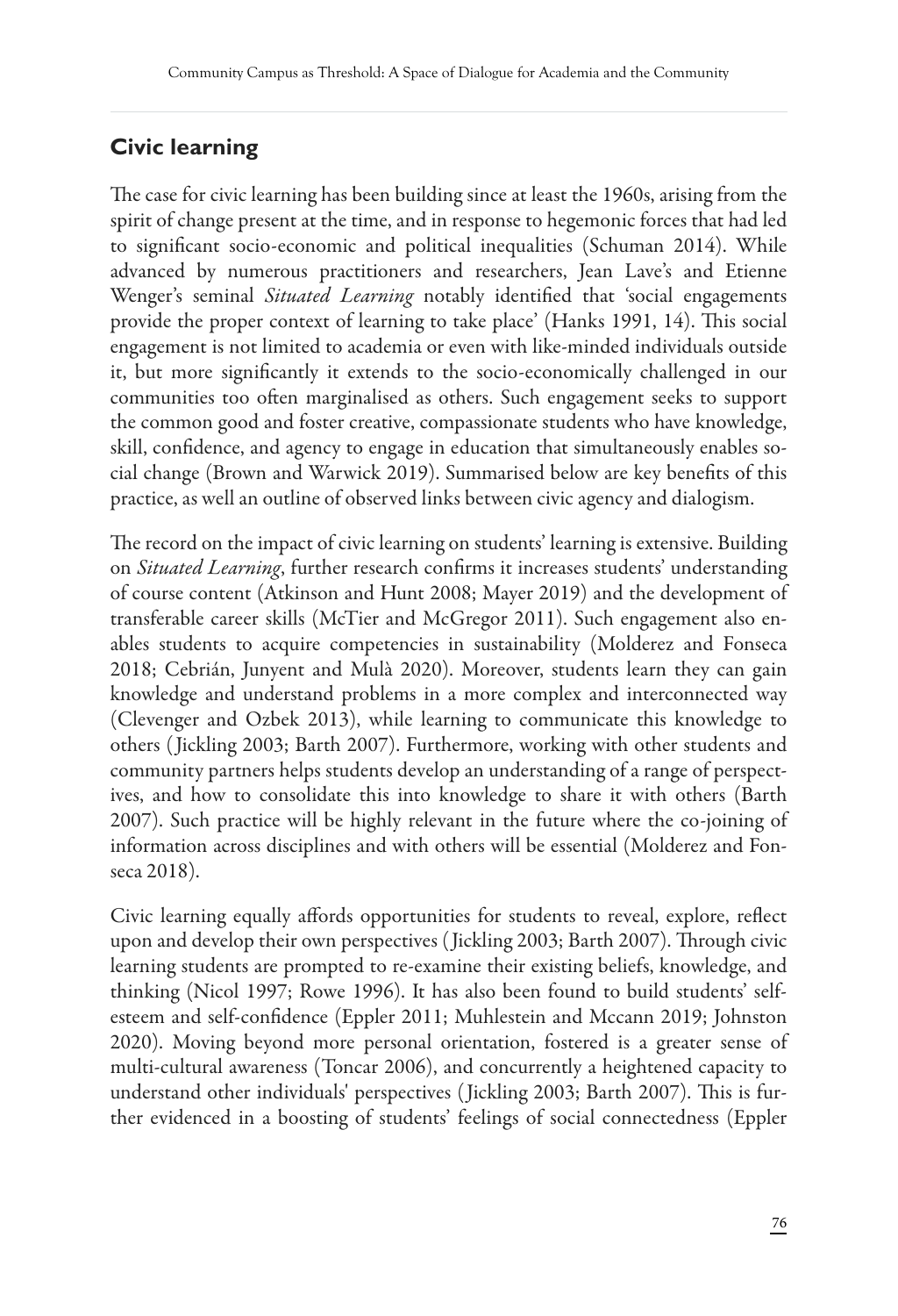2011; Muhlestein and Mccann 2019; Johnston 2020), notably with the wider community (Gullion and Ellis 2014; Graizbord 2019; Siza 2019).

Beyond students' own sense of self and efficacy, students feel a greater sense of civic engagement (Kahne and Westheimer 2006; Lee 2019), and they become more active and engaged citizens (Berard and Ravelli 2020). Through engaged learning students reflect upon the contribution they can make to wider society (Berard and Ravelli 2020; Mtawa 2021). Further research has highlighted that students develop a greater sense of agency, which resonates with leadership capacity and a civic disposition (Mtawa 2021). Oriented with such agency, students begin to envision how they can use their knowledge and skills to make a difference to communities, beyond any intellectually or socially self-perceived limits (Pleasants 2004; Mtawa 2021). Arising from this are students with greater awareness of and sensitivity to the realities faced by marginalised members of society (Walker and McLean 2013).

The communities involved in such engagement benefit as well, notably through contributions of public service that enhance the community's livelihoods (Norton 2018). Concurrently, from both community development discourse and anecdotal evidence, it is clear that communities' identities, sense of efficacy and sense of agency are heightened. Compared however to research on benefits to students, there is far less discourse on the benefits afforded to the community by civic learning. Underexamined in particular is the role that academia can play as an agent in enhancing community identity, efficacy and agency. There is clearly scope here for further investigation, but that is beyond the scope of this study.

In exploring the concept of civic agency, notably Lave and Wengers's Situated Learning, we encountered theoretical overlaps with Bakhtin's dialogism. In positing 'situated' learning, Lave and Wenger (1991) recognised they needed to distinguish their concept from existing concepts of 'learning in situ' or 'learning by doing', with which their work might otherwise be equated and as such not fully realised. They understood the need to better articulate their concept, and to understand 'situatedness' from a theorical perspective. Such thinking echoes Bakhtin's challenge that we need to theorise our agenda, and to place our discussion within an 'overarching conceptual framework' (Holquist 1990, x). Our doing so here not only positions our discussion within its relevant field, but it equally fosters a greater criticality.

Lave and Wenger's situated learning is further underpinned by a comprehension that integral to it is a person carrying out the act (i.e., the agent), the act itself (i.e., the activity), and the wider world beyond the person and act; moreover, this 'agent, activity, and the world mutually constitute each other' (1991, 33). Such emphasis acknowledges the involvement of the whole person, rather than reducing learning simply to the passive receipt of knowledge. Intrinsic to this making of the whole is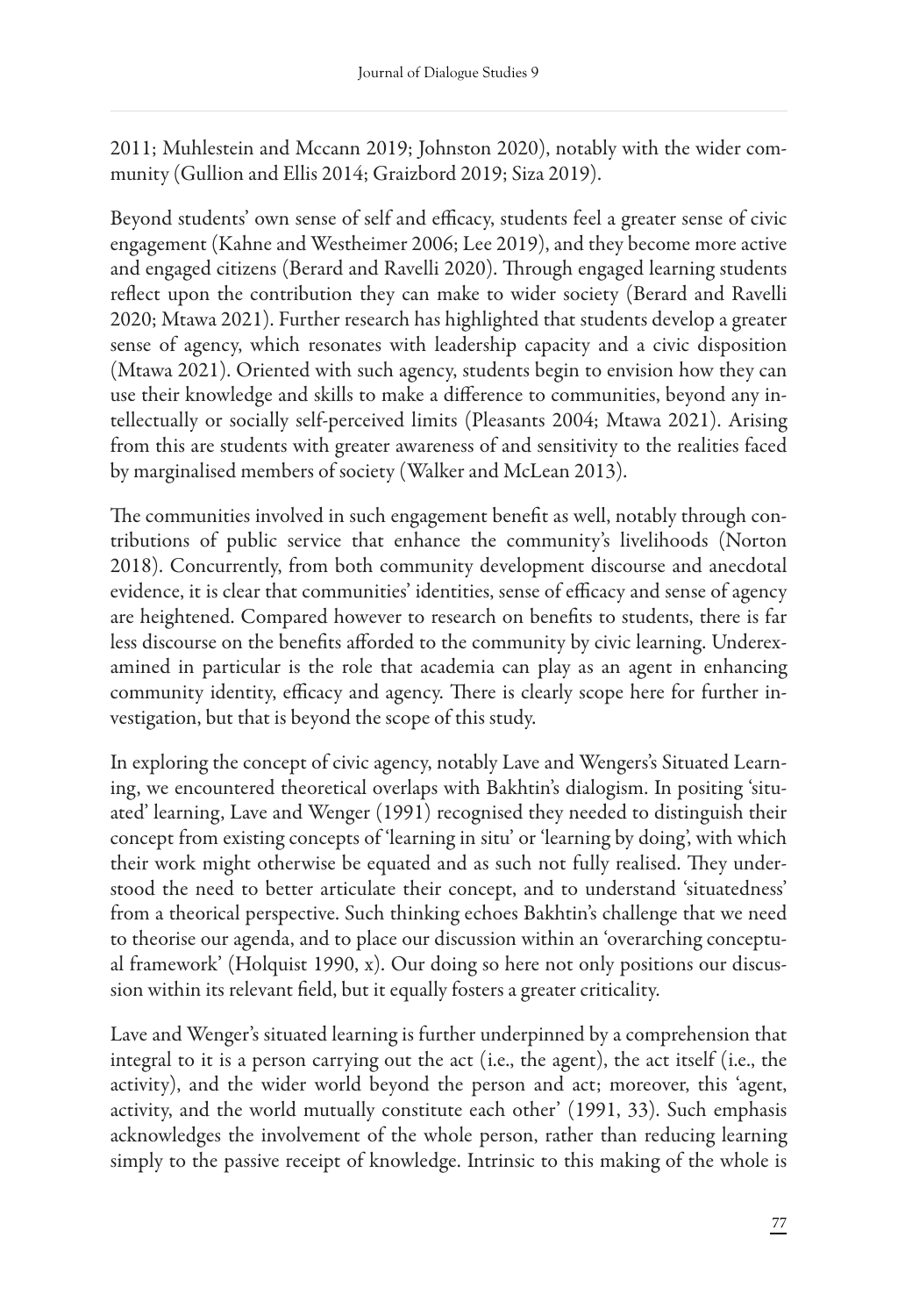that 'learning involves the construction of identities' (Lave and Wenger 1991, 53). This conceptualisation of situated learning has strong overlaps with Bakhtin's dialogism. Central to the latter is the argument that greater understanding is achieved in dialogue with another, indeed that we can only become our whole selves through encounter and interaction with another. In this encounter we are active participants with the world and those within it, and through this we gain a full and true sense of consciousness of ourselves – that is, a genuine and full sense of identity (Bakhtin 1984b).

#### **Situatedness**

Everything must be approached from the point of view of – point of view. And point of view is always situated (Holquist 1990, xxviii).

The beginning of this paper noted Bakhtin's proposition that an encounter between one consciousness and another is situated, transpiring in a particular place. Holquist's statement, drawn from his introduction to Bakhtin's *Art and Answerabil* $ity$ , further reinforces the significance of situatedness. Emphasised through these propositions is is that our experiences of the world – our encounters with others, our approach to them and the world as a whole – are framed by where we position ourselves. We believe that this situatedness is critical to civic agency.

The spatial dimension of civic agency, despite the length of time such practice has been pursued and discussed, is surprisingly underexamined in discourse. Civic agency does not occur in the abstract, but like all human activities as philosopher Henri Lefebvre (1992) argued, is spatially situated and through that relations between people, event and space are engendered. This thinking is underpinned by the overarching spatial turn in philosophy anticipated by philosophers Michel Foucault and Jay Miskowiec (1986). The linkage of people, event and space is further reinforced in anthropological and environment behaviour research, (see for example: Bell 1992; Brown 2013; Hester 1993; or Kawano 2005); these discourses reflect Bakhtin's (1990) own unification of people and event in a particular place. While acknowledging that virtual experiences have validity, even in fostering a sense of community (Mathews 2000), both our own experience and specific investigation of civic learning practice and community development attests to the very tangible impact of place. Our interviews with community-based collaborators further evidences the significance place plays in civic agency. So, in acknowledging the spatial dimension of civic agency, just what sort of place are we talking about?

Our response beings by first examining the received history of the academy, whose origins lie in cathedral and monastic schools (Riché 1978). The academy's originating ethos can be found in its initial meaning in Latin, which reflected a number of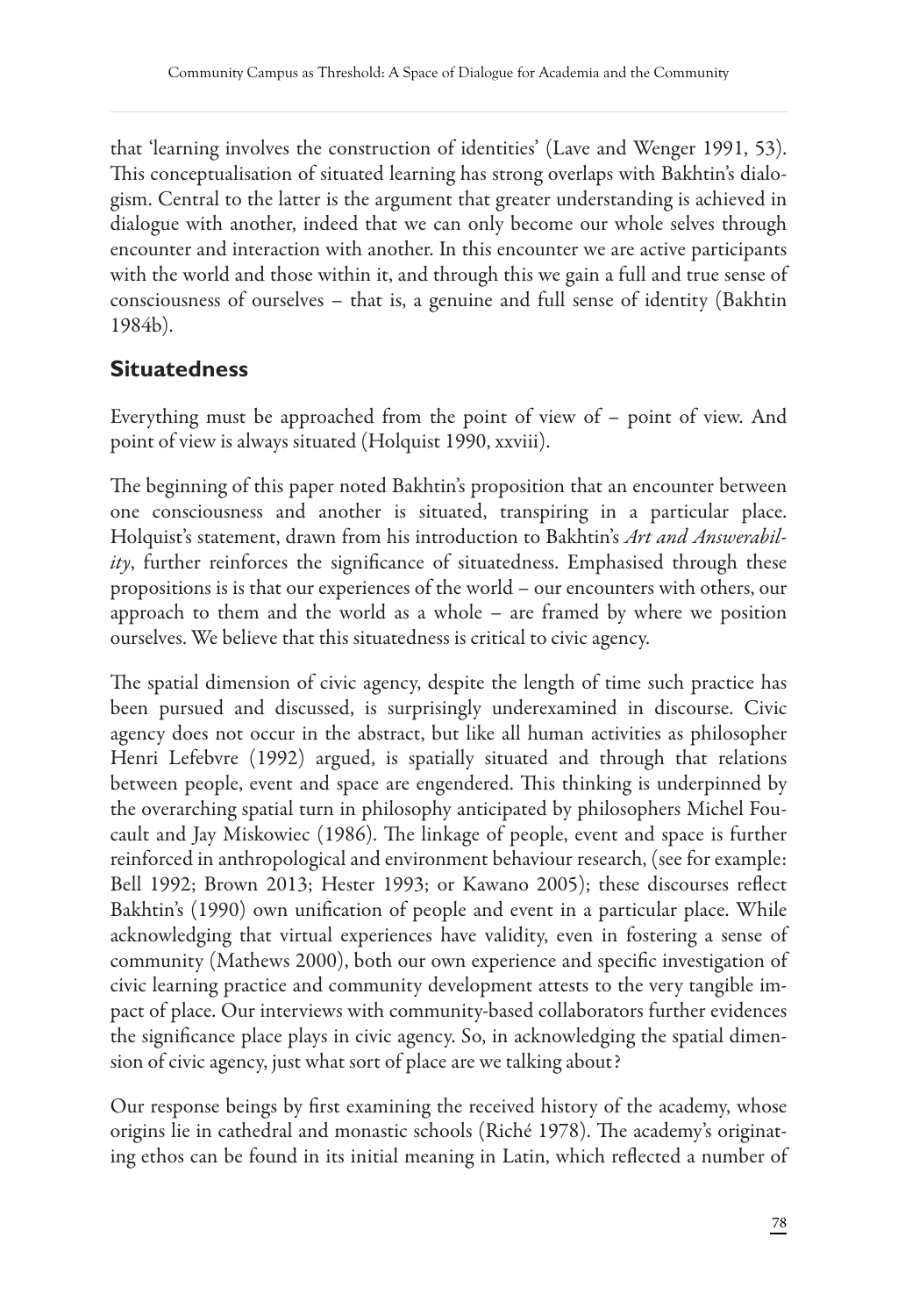people brought together and associated into one body (Lewis and Short 1966). By intention this association of people was an introverted community, reflected epistemologically, ontologically, and spatially. Historically the academy set itself up within a distinct site to protect its knowledge from the interference and challenges of wider everyday life. This introversion was often reinforced by the presence of a boundary – whether physical or implied – between the campus and the surrounding community. The courtyards of Cambridge or Oxford, many of which one can only look into but not enter, reflect this. Similar demarcation has been signified through the physical character of the campus itself; phrases such as 'ivy-covered walls' have come to be associated with universities, such as Harvard University. Such delineation and practices fuelled perceptions of academia as a place apart, sitting behind a boundary with its people and practices disconnected from the wider world.

Over the last 60 years academia has moved away from such a self-fostered seclusion. Architect and educator Anthony Schuman's (2014) account of the history of civic agency, and the current presence of the Civic University Network and UN SDG, all evidence this, along with numerous other initiatives. At the same time critique of academia's spatial position and orientation still retains validity. While found across various institutions, civic agency is not universal as reflected in still emergent calls for its implementation (Hurtado 2019). We recognise that meaningful civic engagement by academia with the community does exist; equally, we do not seek to suggest all learning be pursued within civic agency. Yet where civic agency is pursued, our own research finds it typically carried out from the university campus; as attested to by community partners, there is a sense of academia "parachuting" into the community on its own terms and time and departing once the academy's agenda has been met. Such experiences reinforce perceptions of academia inserting itself to impose its own agenda<sup>[5](#page-0-2)</sup>. A key danger identified is not giving space for the voice of the community, or the coercion of the community's voice by academia (Boyle-Baise 2005). All this reifies a perception that the academy is not part of the community.

That such a perception exists is in part not so surprising. Typically, the communities with which academia works are socio-economically challenged. Using our own institution as an example, our civic agency in just one community (amongst others) ranges across a pro-bono law clinic to health awareness (e.g., food nutrition) and health care (e.g., medical and nursing students supporting local clinics) to the arts (e.g., recording oral and physical histories through #lm). Further agency is enacted through transdisciplinary projects involving architecture and education students codesigning with school children and then building outdoor education centres for loc-

<sup>&</sup>lt;sup>[5](#page-0-3)</sup> This is not to say that all civic agency initiatives operate in this way, as there exist examples of situated practice. What we are referring to here is tendencies rather than some absolute.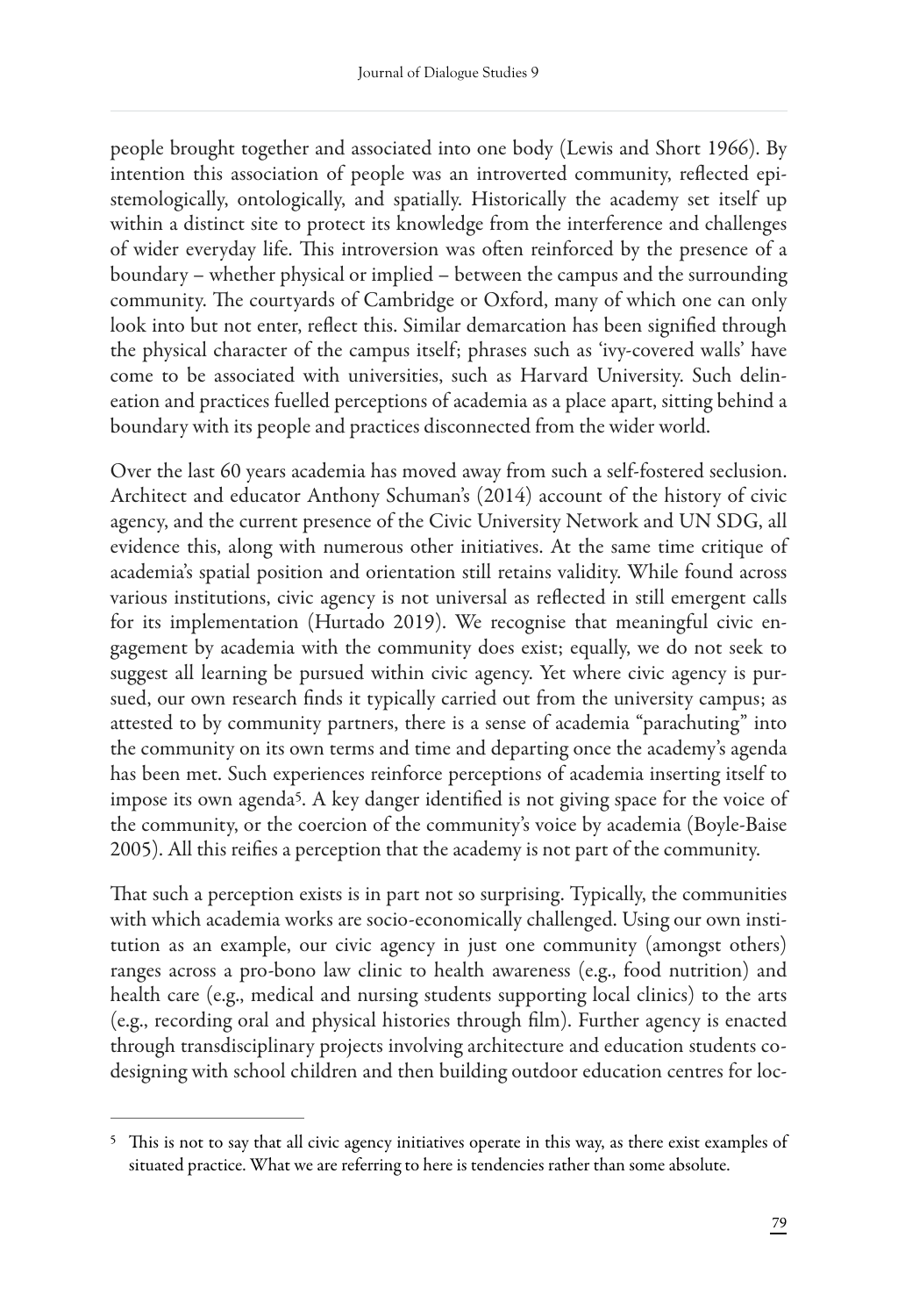al schools; other work brings architecture, arts and medical students together in scenario planning for the long-term regeneration of the community. This work arises as a response to that community unfortunately ranking in the highest 1% nationally of multiple deprivation, most notably in depressed levels of income and employment, poor health, higher than average levels of crime, relatively low educational attainment, and a poor quality of the indoor and outdoor living environment (Public Health) which has been too long neglected. Further undermining many in the community is a lack of self-belief or hope of possibility of employment or higher attainment in education; not only are many unemployed, but their parents and even grandparents also did not know regular employment.

These conditions stand in marked contrast to academic students and staff who typically are from more relatively advantaged backgrounds. While our university has long prided itself for its outreach in making higher education accessible to those often marginalised or overlooked portions of society, the reality is that our students and staff tend to benefit from relatively higher levels of income and/or prospects for future employment, better health, and a safer environment which contributes to their well-being. In contrast to the forgotten and underattended physical landscape of our partner community, our campus (like many others in the UK) benefits from the provision of accessible, well-maintained, and often greened open spaces between buildings, not to mention the high standard of the buildings themselves. Students and staff's well-being is further reinforced by the efficacy they feel in orienting themselves towards a positive future.

Such difference is reflective of a wider urban condition; the places we live, notably our cities, are defined by multiplicity as attested to by numerous cultural geographers, philosophers, and urbanists (see for example: Amin and Thrift 2002; Bridge 2005; Donald 1997; Lefebvre 1991; Madsen and Plunz 2002; Massey 2005). Such multiplicity is intrinsic to the city as site to which multiple, diverse groups of people are drawn. Yet equally intrinsic to this multiplicity and diversity is difference. The question is how we work with and generate positive moves from this difference.

So, returning to our initial question, just what sort of place are we talking about? Back in the 1970s writer Adrienne Rich (1979) spoke of a 'university-without-walls' which would not only break down the barriers between community and academia but also act as an agent in restructuring education. More recent have been calls for universities to open up their campuses and re-organise themselves together with the wider community and so find alternative ways of teaching and learning amidst what are radically changed and charged conditions of contemporary life (Sperlinger, McLellan and Pettigrew 2018). What is argued for is a move toward collaborative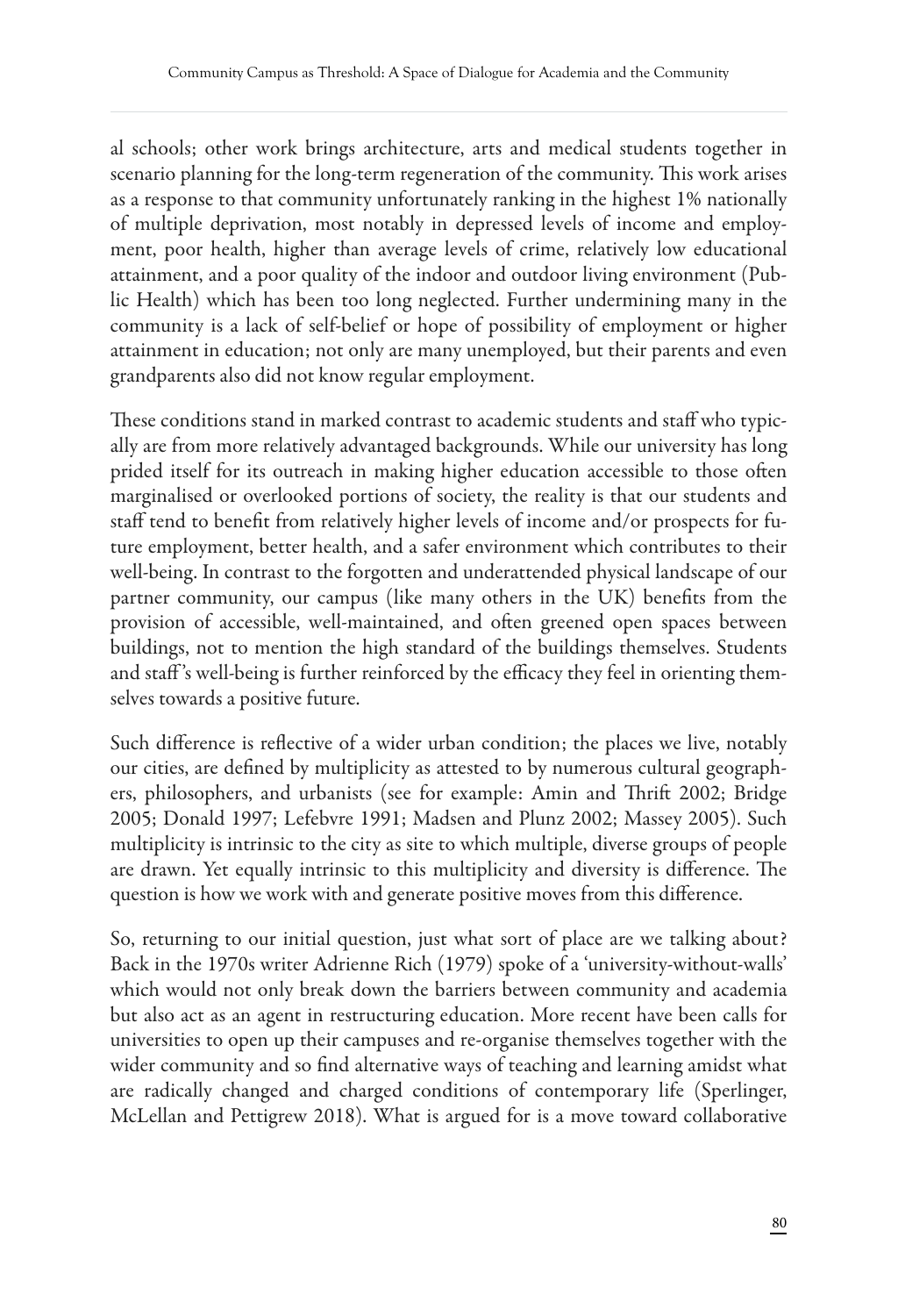environments which can better foster approaches which are open to experimentation (Pereira 2019b).

While there are multiple examples of civic agency, an exemplar for us is the University of Miami's (Ohio) Over-the-Rhine Program. Engaging like others in various initiatives of civic agency such as the design and construction and/or refurbishment of buildings or teaching in local schools, distinctive in their work is the residential immersion of the students in the community itself. Spending a semester in the community, students are afforded an alternative experience in being situated in the community, with opportunity to co-author their own learning in consultation with the university and through collaboration with the community.

A community campus reflecting the intentionality of the Over-the-Rhine Program would offer a spatial move away from the traditional space of the academy. The community campus would literally be present within the built fabric of the community. Our intention here is not however of some aspiration to be first, and rather to better articulate what this situatedness might afford. Various discourse attests to the emotional and mental, and even spiritual connection that is formed between people and place (see for example: Bachelard 1969; Lovell 1998; Norberg Schulz 1979; Tuan 1974). It is a seemingly metaphysical link that is perhaps best illustrated in French writer Noel Arnaud's poetic, 'I am the space where I am' (cited in Bachelard 1969, p. 137). Further recognised here is that what people do, that is their performances most notably in the everyday, are intertwined with where they enact those performances, and in turn with their identity (Allen 2007; Butler 1999). Here people's identity, their performances and the place they inhabit are dialogic, mutually informing each other.

A community campus represents an ontological shift away from the institutional nature and place of the academy. Given the dialogic nature of people's identity, performances, and place, changing where a particular performance (or activity) is enacted in turn impacts on its performance and my identification with it. Through the situating of the academy in the community, the way that the academy thinks of itself would be transformed, being understood as part of that community's social fabric. Research by the Joseph Rowntree Foundation evidences that locality – i.e., being local – prevails over relations of ethnicity, race or socio-economic class in generating a sense of belonging to place and connection within the community (Hickman, Crowley and Mai 2014). This is not to presume that by merely showing up academia would be accepted as part of the community. However, experience from the authors' own professional community development practice, in which local offices were established within the community, demonstrated its effectiveness in helping to build a relationship within the community. The community's challenges and successes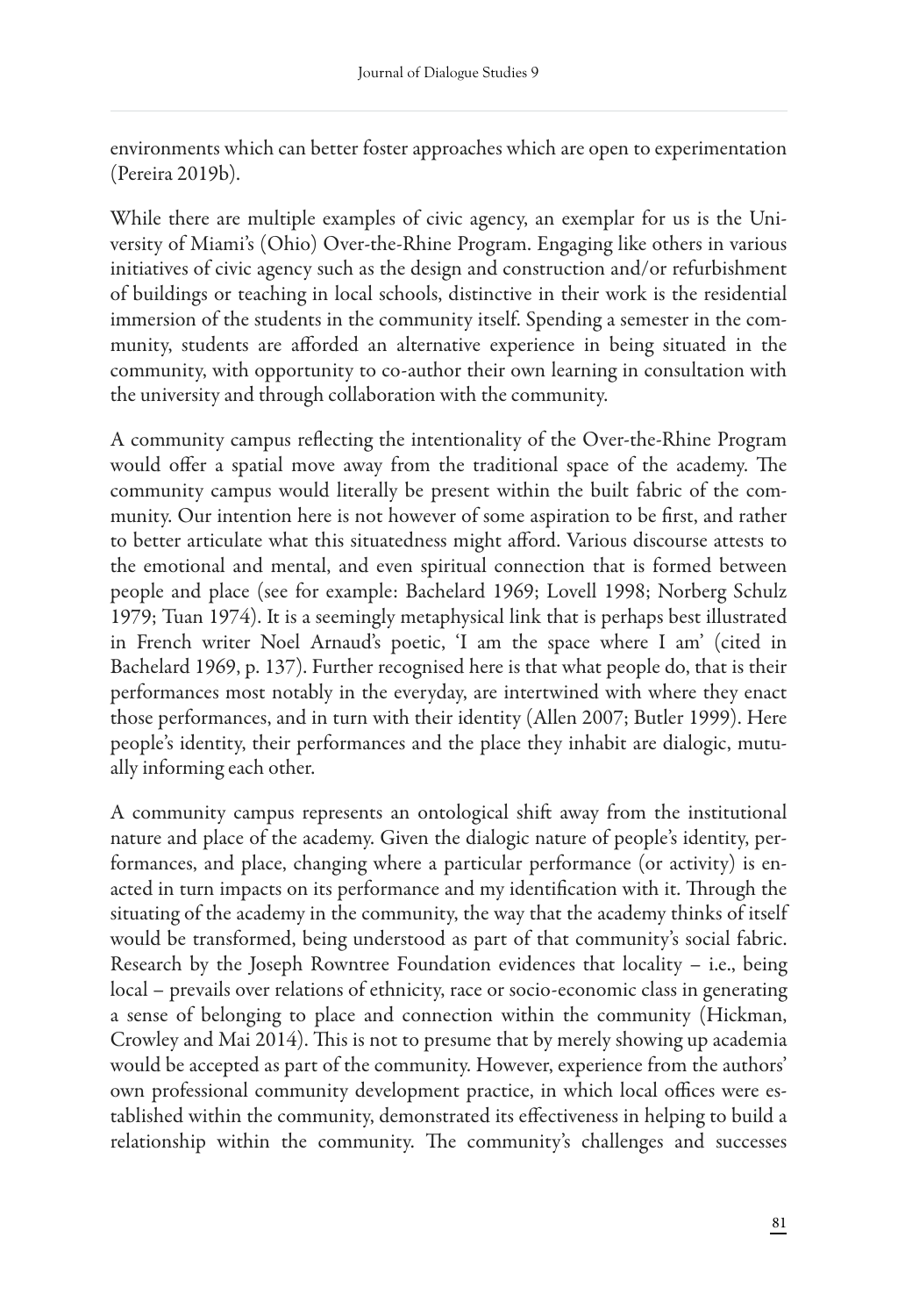would be something that academia would share in, fostering not just greater awareness but a deeper sense of empathy and understanding with the place and its inhabitants. By occupying a space within the community, academia can demonstrate a commitment to the community – a willingness to engage with the community on its terms, to participate and share in its everyday life, and contribute to its livelihoods. As researcher Laura Pereira (2019b) posits, gravitas is gained by extending the commitment beyond any single act and becoming part of an ongoing process. This view is supported by our own discussions with community-based individuals. Such a situated commitment by academia would have a pronounced impact on communityacademy relations, both as networked and/or organisational entities and on an individual level between community inhabitants and academic students and staff.

More pragmatically, the significance of the community campus being situated in the community has received added impetus from the rediscovery of the local during the COVID pandemic. Owing to governmental lockdowns and concerns for their own well-being, urban inhabitants spent less time in urban centres for shopping and related activity; instead, the once-forgotten local shop or amenity was rediscovered (Mortimer, Grimmer and Maginn 2021). This coincides with already proposed shifts in the provision of community services to more local hubs, such as for healthcare (Braithwaite 2018). Through this the local has taken on added value with a greater critical mass of people present in and around local neighbourhood centres. Moreover, the COVID experience has reaffirmed that we are social creatures and that the spatial dimension of our socialisation – i.e., face-to-face interaction with one another – is significant (Hales, Woods and Williams 2021).

# **Threshold**

Crucial to our proposition of a community campus is a conception of it as a threshold, both in a metaphorical sense and in its literal representation spatially and through its inhabitation. To explore this, it will first be necessary to articulate inherited meanings of a threshold and how it applies here. Following this we can then apply this understanding to how the community campus would act both metaphorically and literally as a place of encounter between the community and academia, and as a place of departure for civic agency. We will then illustrate our thinking with a few examples.

Historically, places have been defined by a boundary, a physical or implied element defining and dividing one space from another (Eckler 2012). Through the presence of a boundary inside and outside are delineated, affording a sense of enclosure and presence to a place (Norberg Schulz 1979). This delineation of boundary contributed to places being conceived of as bounded and self-contained, distinct from other spaces around it (Charlesworth and Cochrane 1997). Such thinking can be useful in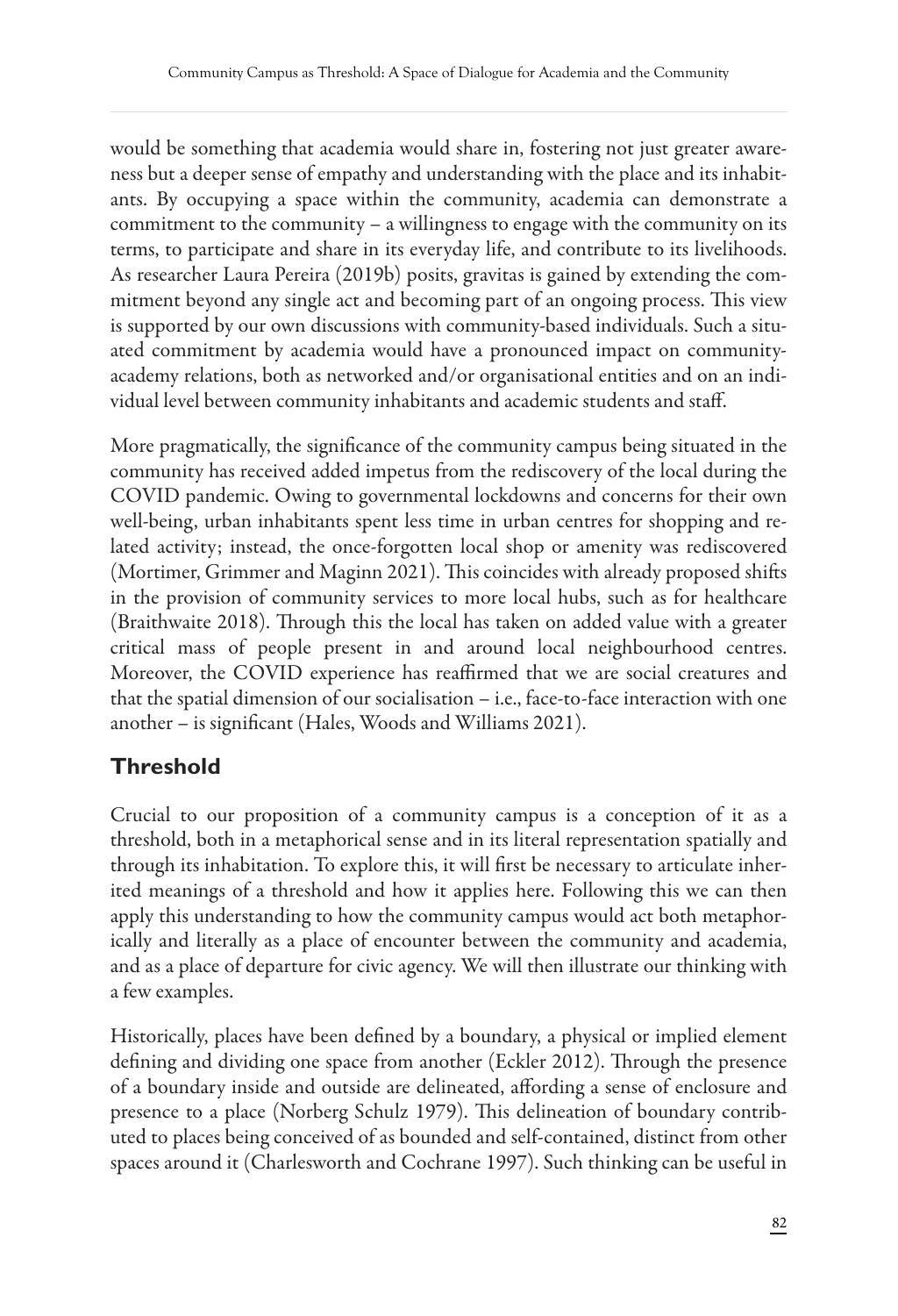identifying a particular place conceptually, in discourse with another, and navigating our way within the physical environment.

Such thinking has limitations however; at its worst it can be used to delineate not just one place from another, but equally those inhabiting each, fostering and reinforcing notions of us and them. This of course runs contrary to our intentions and practice of civic agency. Moreover, recent discourse has both challenged and expanded our sense of boundary. We now understand a boundary not as a divide but rather as a meeting point which 'implies that there is a continuation beyond' it (Eckler 2012, 80). Further discourse recognises that any domain – e.g., a neighbourhood, a city – is not some hermetically sealed, bounded self-determinant entity, but rather is better understood as being situated in a wider multifarious context of various networks of activity, interrelations, knowledge and movement extended across its boundaries  $(Amin and Thrift 2002).$ 

Such understanding underpins our own thinking on threshold, and the relation between community and academia. Moreover, we conceptualise the threshold shared between community and academia as a meeting point and a point of departure. It both welcomes movement inward and generates possibilities for action outward. We are aided in this conception by returning to Bakhtin's reference to the meeting that occurs 'between one's own and someone else's consciousness, on the threshold (1984b, 278)' In his writing Bakhtin invites the reader to take up this position and to orient him/herself not only inward, but also outward. It is a place of meeting, exchange and movement. Bakhtin articulated his discussion of threshold further in exploring the literary works of Fyodor Dostoevsky. Bakhtin highlights within Dostoevsky's novels the marked role that spaces like staircases, the front hall and corridors play. These act as physical thresholds between one space and another, and as literal thresholds in the narrative of the novel. Bakhtin (1981, 248) suggests that these thresholds 'are the main places of action in those works, places where… events occur…decisions that determine the whole life of a man.'

There are of course other metaphors that have been suggested in the course of our own discussions. Given the public nature of the interaction between community and academia, an oft suggested precedent is that of a public square. Images of squares resonate well with the idea of gathering implied in our discussion of the community campus. Even Bakhtin refers to squares in his own discourse (Bakhtin 1981). Yet however accessible and positive the imagery, recent critique of the square exposes its coercive and/or exclusionary capacity. One historic example example is presented by the much-referenced agora as the locus of Greek communal life and an early exemplar of public space. Closer examination however finds that the agora was site of exclusion, with participation limited to free-born males (Basson 2004). Critiques of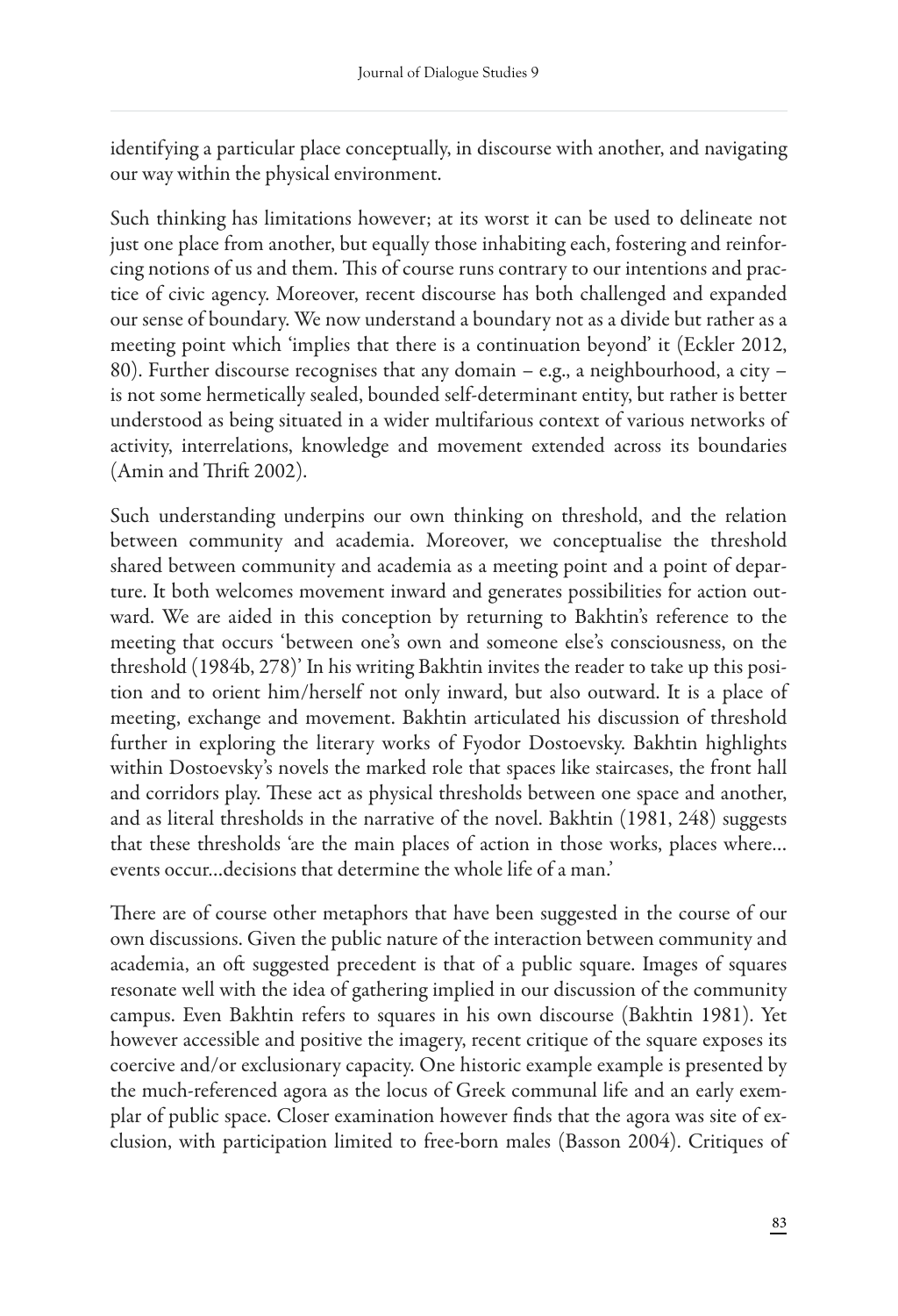contemporary public squares reveal a commodification of public space (see for example Smith and Low 2006). The latter raises questions about 'marketplace' as a suitable metaphor, as we wish to avoid associations with a commercialisation of social exchange, and the socio-economic and political connotations that poses.

Much has been made earlier in this text about the situating of the community campus within the community. While that holds true, metaphorically we can understand it as a threshold site which links the space of the community and space of academia together. Again we draw from Bakhtin to expand upon our discussion. For Bakhtin an aesthetic event – i.e., the attempt to make a whole, how things are brought together into a mutually supportive relationship – can only happen when there are two participants present and engaging together in dialogue. This aesthetic event can't happen through a monologue advanced by one party (Bakhtin 1990), but rather happens in our encounter with an other. This encounter enables us to be exposed to not only different ideas and ways of acting, but also to prompt critical reflection upon our own thinking and operations. Bakhtin suggests that by positioning ourselves at a threshold, we not only expose ourselves to others' thinking but that we also reduce the difference between how one and an other see and engage with the world (Bakhtin 1990). This is not to suggest that they enter into some form of dialectic synthesis through which individual identity might be lost; rather, Bakhtin was adamant that while mutually informing each other each retain their sense of independence (Bakhtin 1984a). This simultaneous embrace with, but also independence from the other is reflected in our thinking of the meeting space of community and academia as a threshold.

Enabled by this threshold the community and academia – as spatialised social structures – converge and overlap. Yet the threshold equally acts as a literal representation of a place where people, both as individuals and communally, meet. This meeting of community and academia begins with their co-authoring of the community campus. Rather than precedents in which academia has positioned a university space within the community, our conception of the community campus prioritises its co-creation and ongoing operation as implemented by both the community and academia (and other relevant partners).

In the context of community development, when contributing professionals operate from a space of which they are the sole authors, the community regards that space as belonging to the professionals and not the community. Our own research with community-based organisations affirms this. Lessons drawn from the authors' own professional experience in community development not only in the UK but also in the Global South further testifies to this (Brown, Kalra and Theis 2005). While not community campuses, Pereira (2018) carried out a review of a number of com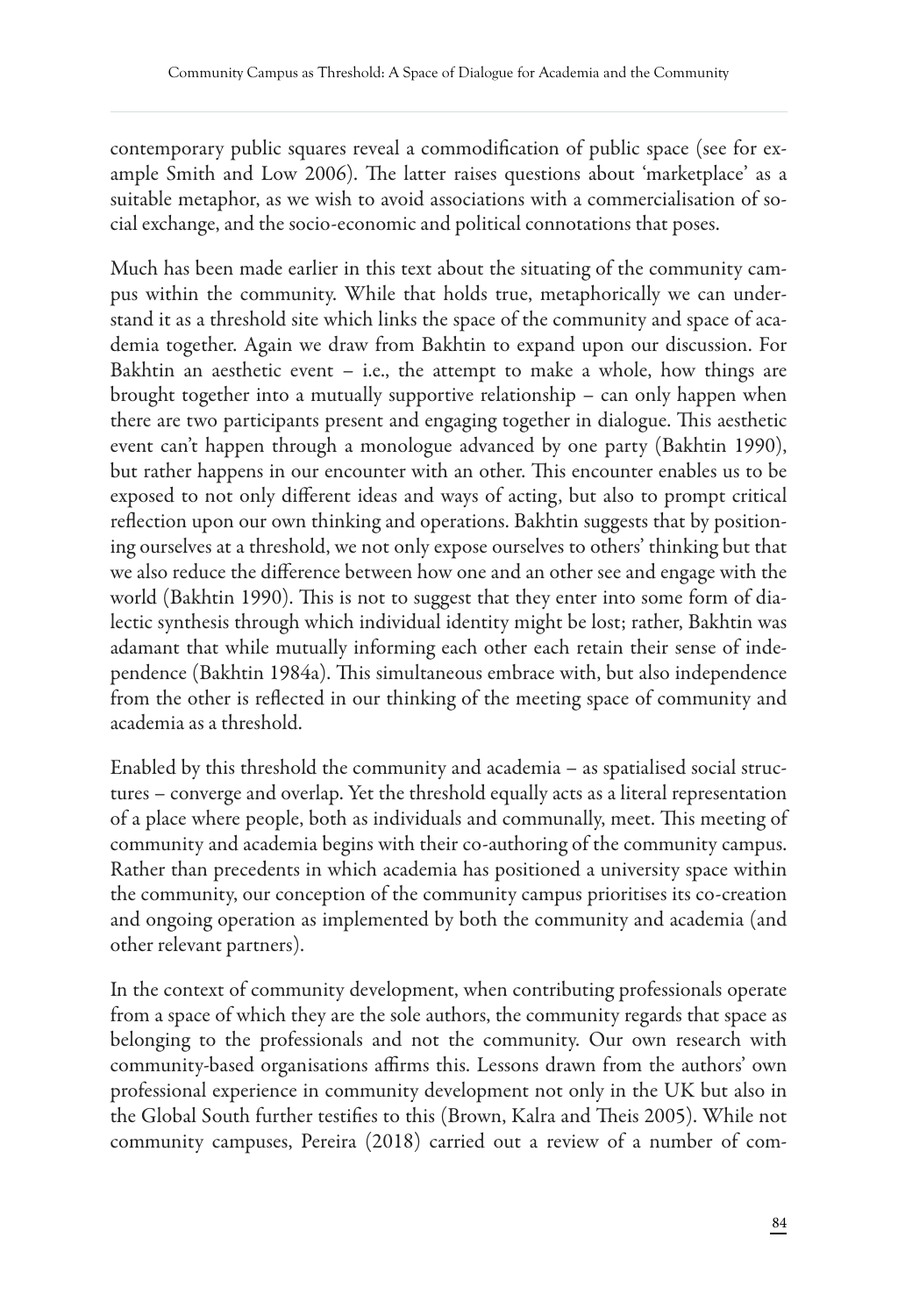munity-based spaces utilised in co-joined community development and research projects. Revealed through this latter work was the significance of such spaces being co-created and co-realised.

Central to both our own and other's findings was that this co-authoring affords each participant a tangible sense of connection to and ownership of that place, of being part of its making and ongoing life. It should be understood that the co-authoring need not involve any literal construction; rather, as stated by architect John Turner (1976), seminal for his work with the urban poor in Peru, crucial is the community having a role in determining their future. Afforded by this is a sense that all participants can share in that place, and contribute to what emerges from it particularly here through civic agency. Further enabled through this is a greater sense of efficacy about what the community and academia can collaboratively achieve.

Yet just as a threshold is a place of meeting (i.e., arrival), it is equally a place of departure. This thinking reflects not a literal movement away from the threshold, but rather extends our earlier discussion of place being defined by a mutually informing relationship between physical place and the people who inhabit and enact performances within it. Place in this sense is not a thing unto itself, and rather is equally defined by what we do there and the nature of how it has come into being. We are thus able to open up place from being a fixed, found entity which remains static and immutable, and understand its potential for being in a continual state of becoming through its construction and continual remaking in the everyday. Thus departure here is not about physical movement, and rather about actively enabling change.

Bakhtin's (1981) discussion of threshold (drawing on Dostoevsky) articulates thresholds as places of action, and of change. Implied however is that such places are not deterministic, and instead provide a setting within which human-precipitated events occur. As such they operate dialogically with those that inhabit them. This dialogic place is not some simple universal space that accommodates everything, and thus nothing. Rather, it suggests and implies, and opens itself up to what people can make of it. Thus people, place and performance become co-joined in a shared act of creation and discovery.

There are two key spatial qualities that inform the dialogic nature of this threshold. First is its ambiguity. It is neither one nor the other, but rather occupies multiple positions (e.g., inside, outside, and in-between) even simultaneously. It is both a place in its own right, and equally part of spaces adjacent to it. It is multi-layered, both physically and programmatically rather than being just one singular place. Physically it has gradations of space, whether pronounced or subtle in their presence. Its ambiguity affords it being open to appropriation and reinterpretation as people colonise and adapt it. This ambiguity is equally presented in how activities and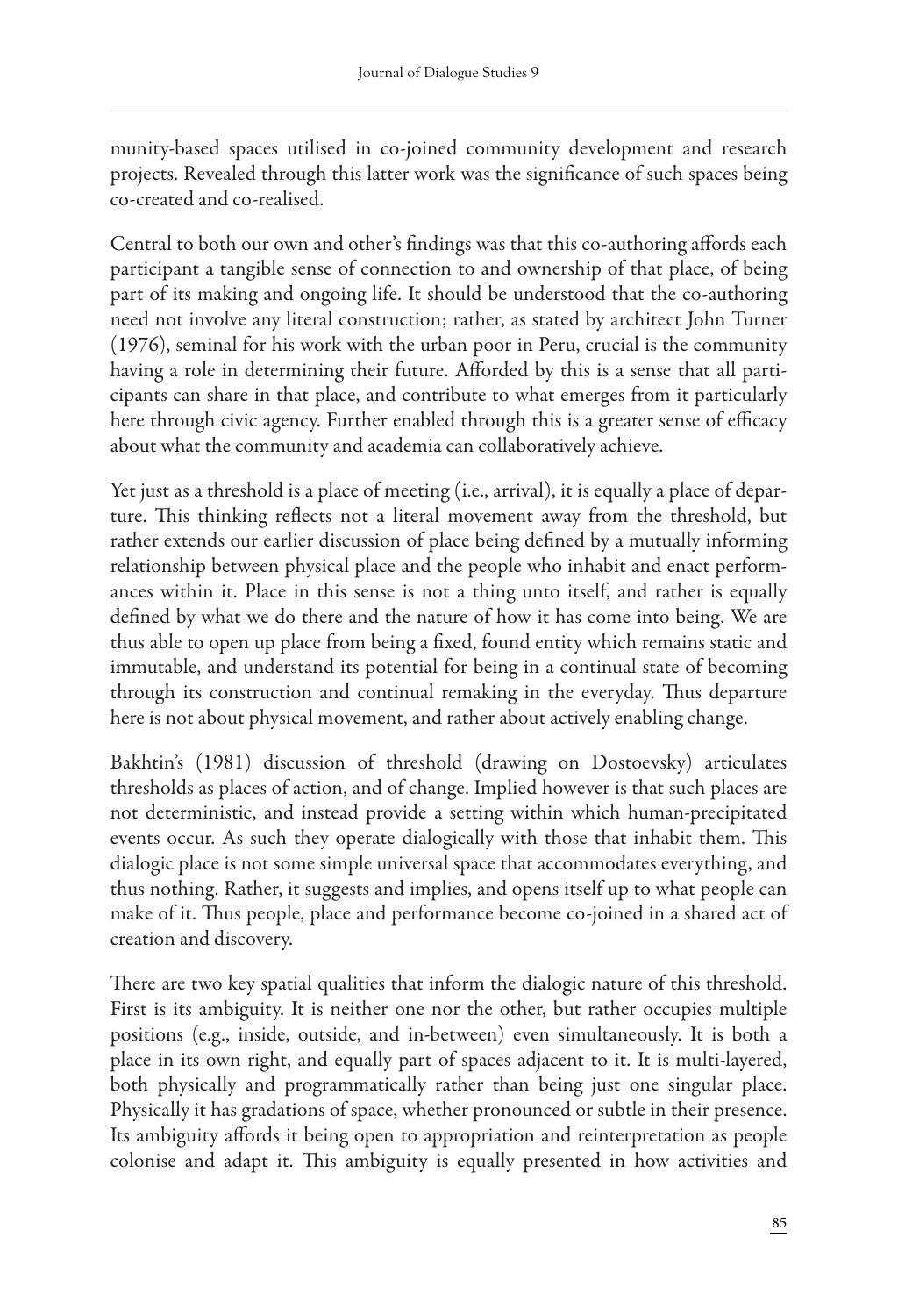people move from one space to another, both into and across this threshold, so that the place both expands and compresses in response to its inhabitation. A further characteristic of this ambiguity is that programmatically this dialogic threshold can not only accommodate different things at different times, but also different things simultaneously; crucial is that these things inform each other through their presence.

The second key spatial characteristic about this dialogic threshold is its playfulness. We understand playfulness as an attitude that frames how we engage with other people, ideas, activities and objects and places. While it can be disruptive and challenging like play, it is equally respectful of its found context. Yet simultaneously that found context is open to reinterpretation, inviting users to (re)make it and take possession of it through their inhabitation. It affords inhabitants opportunity to play off the context and find new, even lateral ways of using it, and so redefine its meaning. Perhaps most notably, in its playfulness a place can prompt the imagination of the inhabitant. Dialogic in nature, it can stimulate new expressions, knowledge and even values (Sicart 2014). This sense of playfulness is evoked in what educator Jos Boys  $(2010)$  has identified as informal learning spaces. Operating outside but in compliment to the more formal, traditional education delivered in formal teaching spaces such as lecture and seminar rooms, informal learning spaces are more ambiguous and playful in character. These are the residual spaces in buildings that can be playfully appropriated by students and staff for informal gatherings, turning for example objects a window ledge into a place of learning. While seemingly insignificant, the appropriation and redefinition of a simple window ledge (whether as space in which to set work, or as frame through which to critically examine the world outside) can offer a platform for learning. Such spaces and the spontaneous activities that arise there have been found to play a crucial role in students learning, fostering a deeper, more critical approach as they engage in dialogue with others.

### **Precedents**

To help illustrate our spatial conception of threshold we will quickly refer to four precedents. The first three present different conditions of threshold, from being on the edge, to being internalised, to occupying a position of in-betweenness. These examples are drawn from outside of civic agency, though are programmatically related to aspects of it. Each of these exhibit ambiguity and playfulness, inviting inhabitants to change these spaces to accommodate different usages. The fourth example, drawn from community development practice, discusses how a place as whole might be reimagined through the introduction of a new activity.

Our first example is the Storefront for Art and Architecture in New York. This small art gallery occupies the space of a former store at ground floor level, playing host to a variety of exhibitions of art and architecture as well as holding a small shop. The key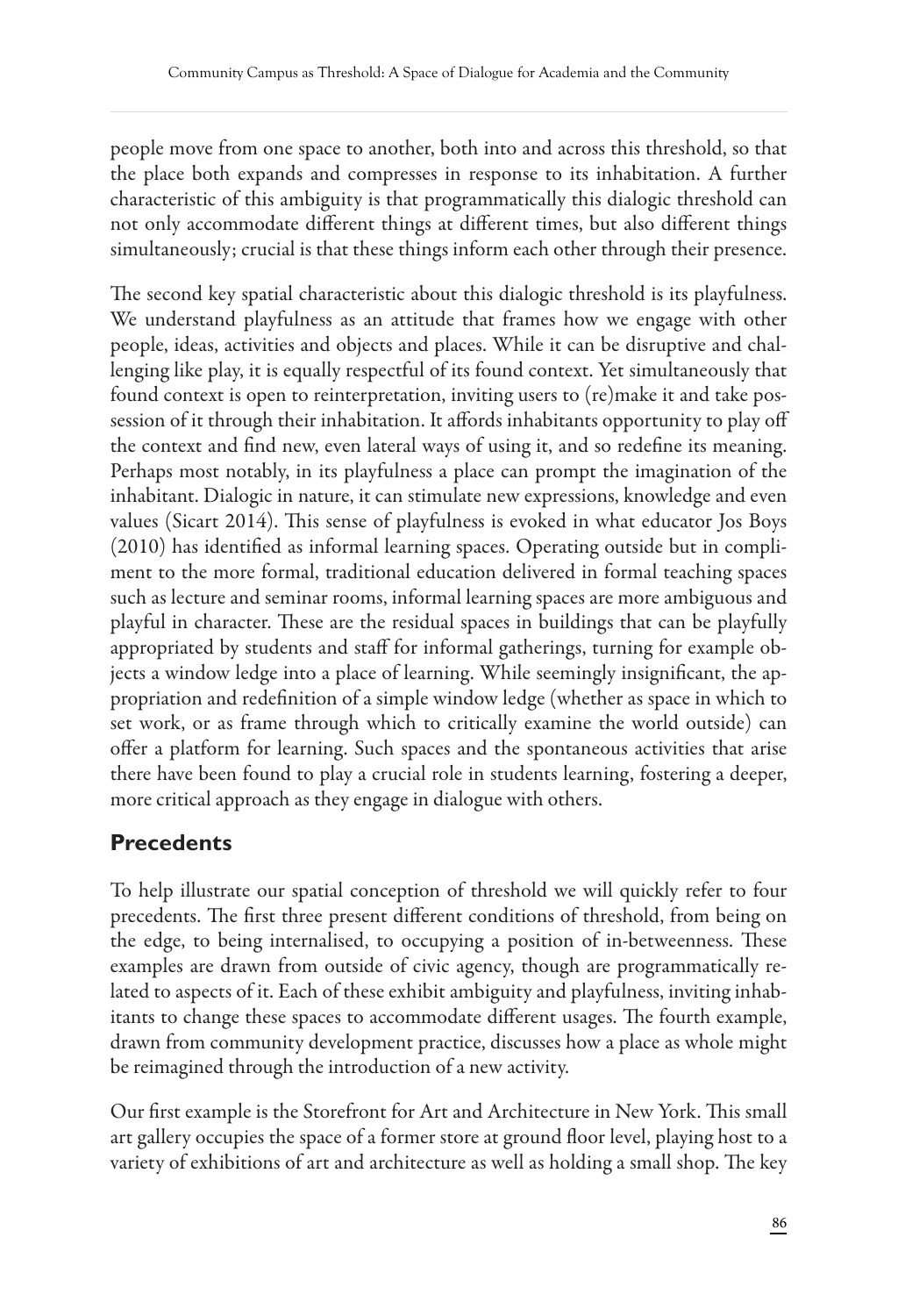feature of this place the "Storefront" is front façade, which opens up literally to the street. Different panels – some bigger than a person – pivot inwards or outwards or fold downwards, projecting into the gallery and also outside onto the footpath in nice weather. This allows the gallery to open up to the street, and pedestrians to move seamlessly into the building. The shifted panels offer an element of surprise, animating the street with exhibition material suddenly taking up position outside, while animating users as they move around and between the panels into the gallery. Created is an ambiguous layering of space, in which outside and inside merge together.

Our second example is the Apollo Schools complex in Amsterdam, Netherlands. Here a central internal multi-storey atrium sits in the middle of the complex, surrounded by classrooms and other educational spaces. Key in this atrium are subtle invitations to the children to occupy spaces within it in various ways while formally serving different functions. The latter is present in the atrium functioning as a lecture/performance hall, vertical circulation, and informal gathering and learning space. This multiplicity of function is enabled by a series of platforms that step up from the ground floor to the first floor, and which can be occupied as seating during a lecture or performance or used as stairs. The deep size of these platforms allows children to spread out with learning materials or gather in small groups. Balconies overlook this space, serving as additional platforms for seating during a performance, while offering further spaces for children to colonise for semi-secluded learning or gathering.

Our third example is the KwaZulu Natal Society of the Arts in Durban, South Africa. The distinguishing feature of the building is a lattice-covered veranda which sits in front of the building's main, mostly enclosed block which contains art gallery space. The moveable lattice and overhanging roof enable the veranda to act environmentally to keep the sun out while allowing cooling breezes to enter the building. Simultaneously, the veranda acts as a flexible space, serving as the main circulation space in the building while being appropriated as needed for extra space for exhibition or for dining tables for the café. The panels of the moveable lattice swing upwards, providing overhead canopies to block the sun and a shadowed space underneath in which to situate café tables.

Our fourth precedent is the Ndlovu Medical Centre in Elandsdoorn-town, South Africa, just north of Pretoria. The centre is situated in a community mostly defined by the social and economic challenges it faces. Operating in a joined-up way, the Centre provides in addition to health care, health awareness programmes (e.g., AIDS-HIVS awareness, food nutrition) and dental care, further support to the community including through childcare, a technology training centre, social activit-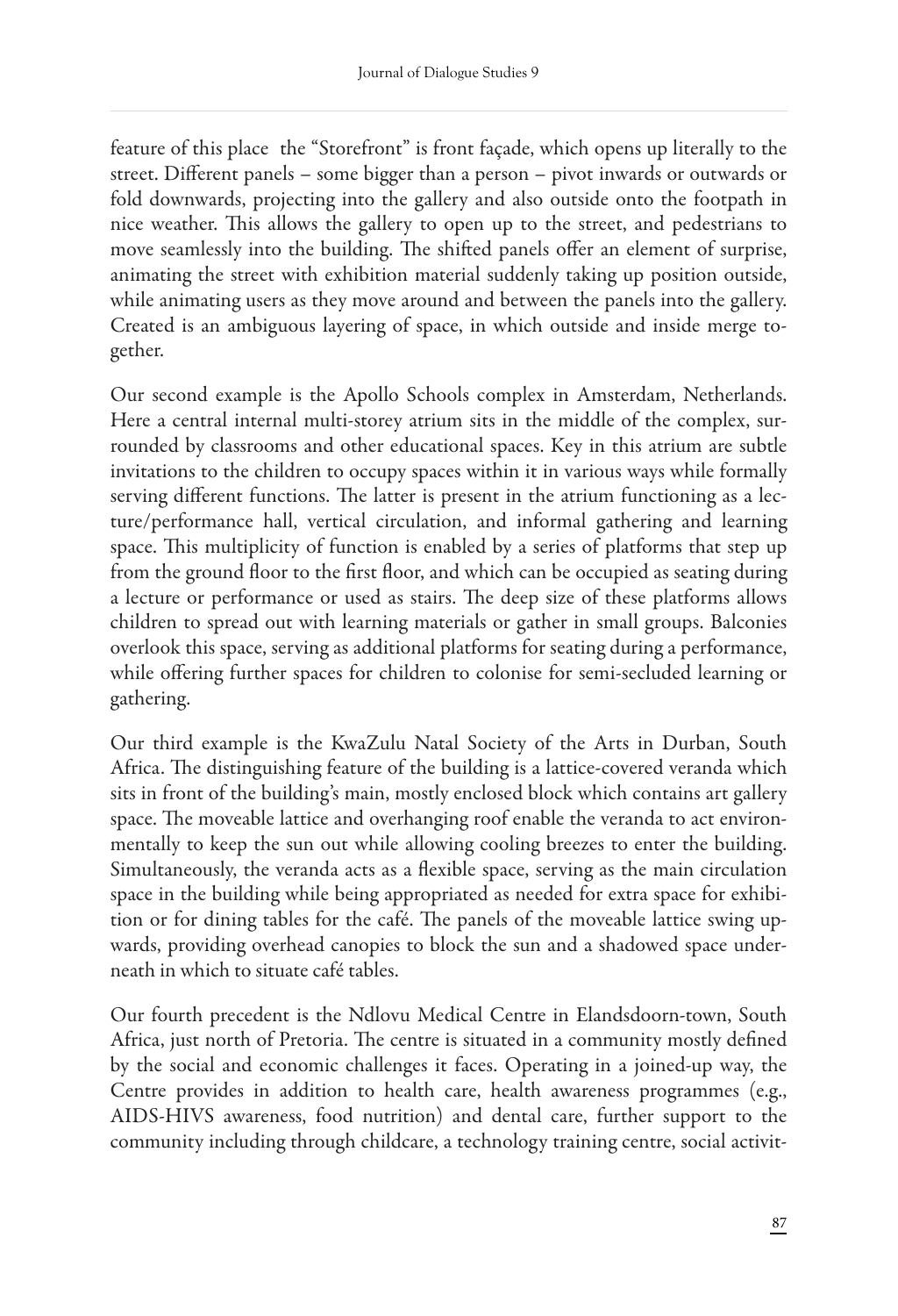ies, a post office and a bakery. One of the more interesting challenges the Centre addressed occurred when wives in the community came to them complaining that too many of their husbands were misspending too much of their pay checks while out drinking on the nights they got paid. But rather than admonish the men for their behaviour, the centre fomented a more dialogical response, embracing the problem as a solution; the problem was that the men were partying, so the Centre decided to host a party. The Centre instituted a Friday night braai (barbecue) to which both the male employees *and* their wives were invited, using the braai as an event at which to distribute paychecks from local employers. With the wives in attendance, the paychecks quickly found their way into the families' household finances and not the men's evening entertainment (Brown, Kalra and Theis 2005). What we admire here is both the lateral thinking shown in responding to the problem of how men were spending their paychecks, and the sense of playfulness that the Centre's management exhibited in reimaging and reappropriating spaces in the centre as the site for a braai.

## **Conclusion**

In our discussion we have introduced the concept of a community campus as threshold – a place co-authored between the community and academia and situated in the community offering opportunity for encounter and agency. This community campus would act as a both a metaphorical threshold between community and academia; it would enable a place for meeting but also the pursuit of a co-joined civic agency of civic learning and community development, and the building of identities. Explored has been its theoretical underpinnings, grounding in civic learning, situatedness in the community, and its dialogic nature as a site of encounter and departure. Such a proposition warrants consideration as universities pursue the challenge to advance their civic engagement and contribution to the wider community. This dialogic threshold can provide a new space in which agency can be activated, allowing for a stepping outside of normative places, ideas and ways of thinking (Charli-Jospeh 2019); benefitting from this are not only the academics, but equally (if not more significantly) the too-often previously marginalised community who acquire an enhanced sense of agency (Drimie 2019; Pereira 2019a).

Scope for further work remains. What is needed is further detailed examination of other spaces which have some relevance to the discussion here; for example, noncampus based sites of civic learning which are not situated in the community but say in the urban centre, and/or are not co-authored by the community. Also not addressed are challenges to our sense of public space posed by civil unrest and confrontation. While public space has previously been understood as a site of conflict (Merrifield 2002) and even been argued as vital to its potential (Sennett 1996), recent disturbances arising out of political tensions pose challenges to any space of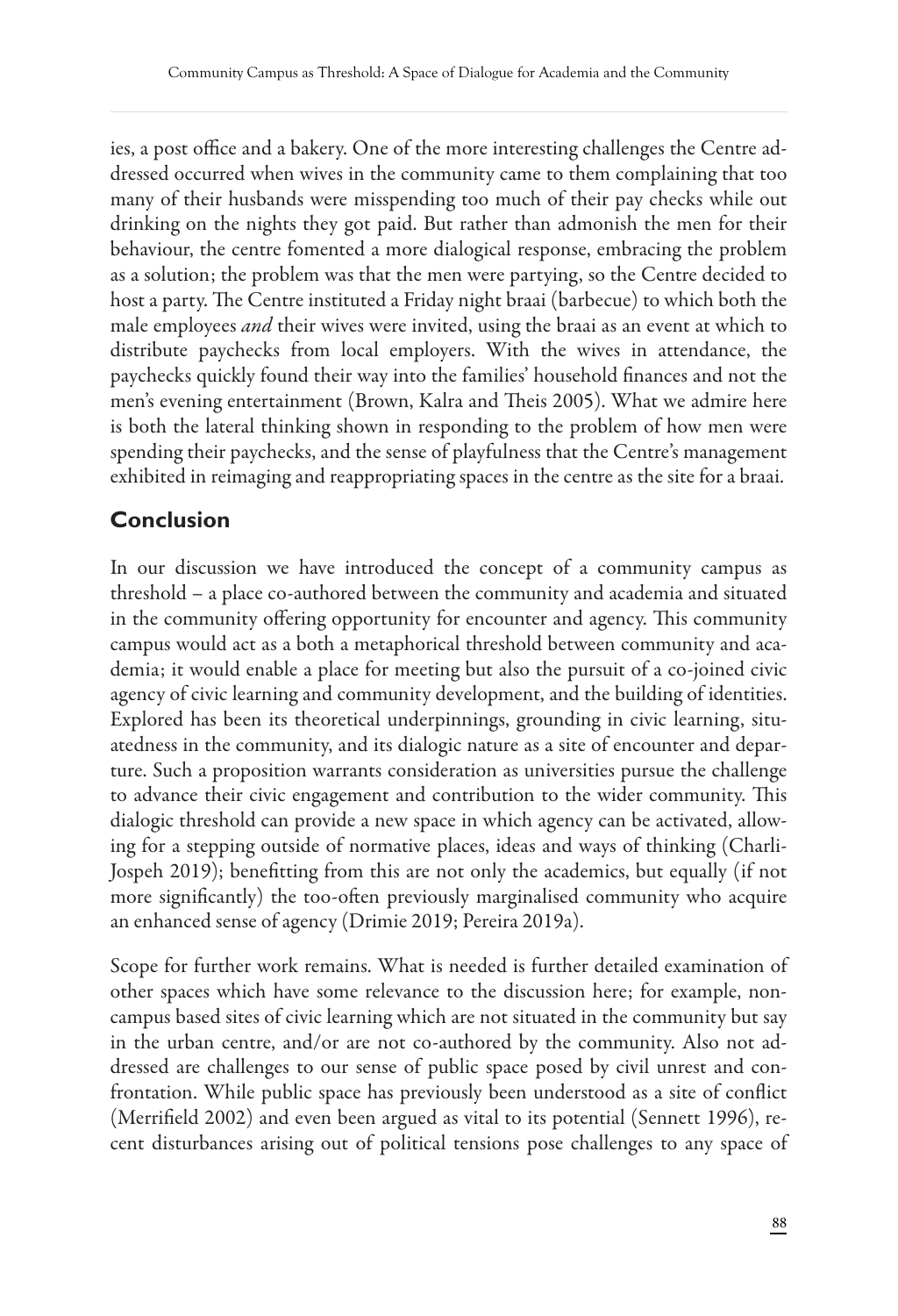gathering by the public. While worth exploring such an inquiry demands a discussion in its own right.

What this text has argued for is community campuses situated within the community, that are co-authored between community and academia, and from which joined-up civic agency can be pursued. Moreover, the co-authoring and activation of this space through its appropriation can contribute to the sense of identity and efficacy felt by community and academia alike. Prompted by its ambiguity and playfulness, community and academia can extend their thinking to new ways of operating. Significant to this dialogic space is the co-joining of community and academia and event and space. It offers a threshold to a more situated and dialogic practice of civic agency.

## **Acknowledgements**

This paper has been supported through research funded by the University of Plymouth's Higher Education Innovation Fund and the University of Plymouth's Arts Institute.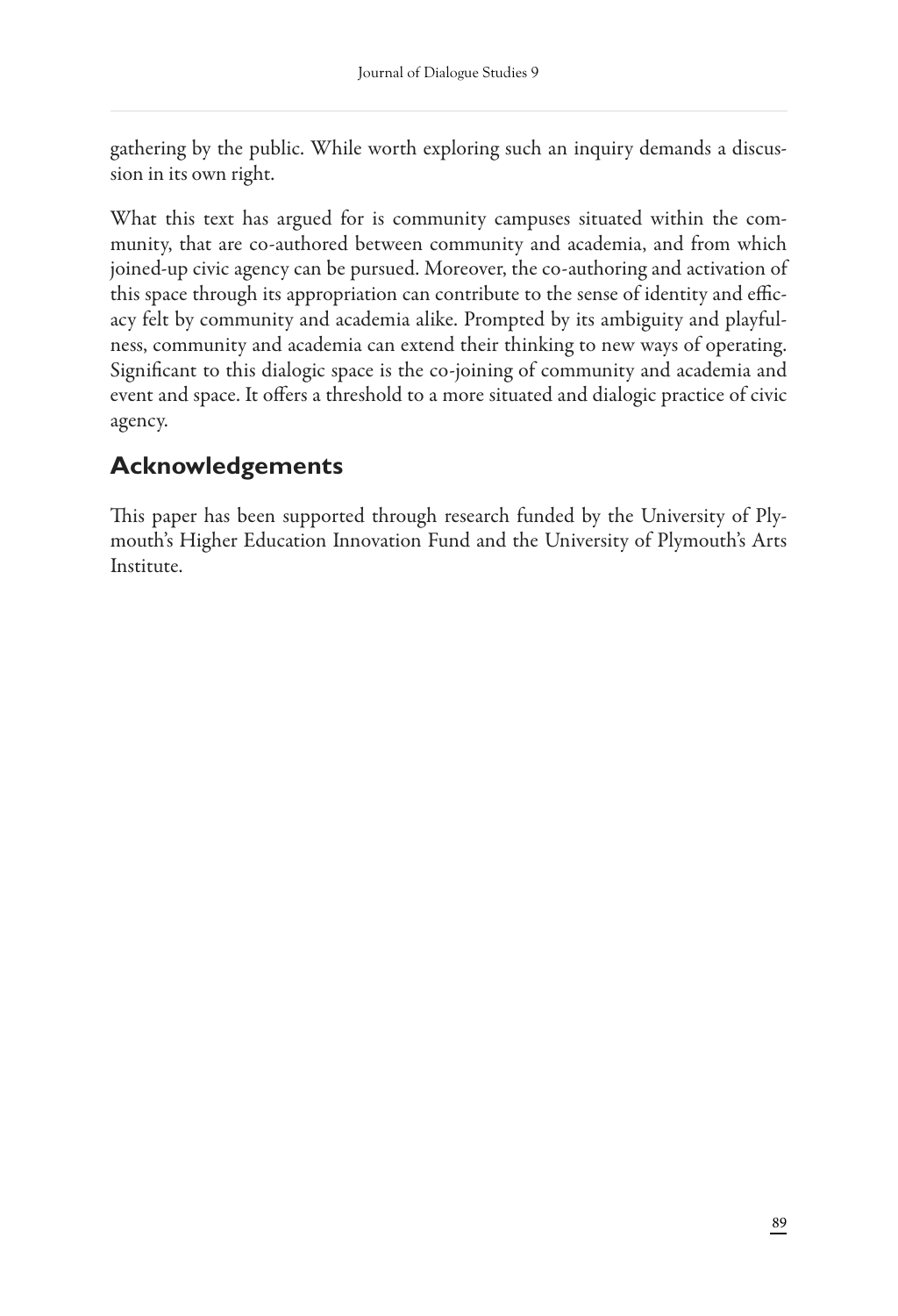## **Bibliography**

- Allen, B. (2007) 'On Performative Regionalism', Architectural Regionalism Collected Writings on Place, Identity, Modernity, and Tradition, Princeton Architectural Press, New York, 420-426.
- Atkinson, M. P. and Hunt, A. N. (2008) 'Inquiry-Guided Learning in Sociology', Teaching Sociology, 36(1), 1-7.
- Amin, A. and Thrift, N. (2002) Cities Reimaging the Urban, Cambridge: Polity Press.
- Bachelard, G. (1969) The Poetics of Space, trans. M. Jolas, Boston: Beacon Press.
- Bakhtin, M. (1981) 'Forms of Chronotope in the Novel', in M. Holquist (Ed.), The Dialogical Imagination – Four
- Essays by M. M. Bakhtin, Trans. C. Emerson and M. Holquist, Austin: University of Texas Press, 84-258.
- Bakhtin, M. (1984a) 'Problems of Dostoevsky's Poetics', in C. Emerson (Ed.), Problems of Dostoevsky's Poetics, trans. C. Emerson, Minneapolis: University of Minnesota Press, 3-273.
- Bakhtin, M. (1984b) 'Appendix II: Toward a Reworking of the Dostoevsky Book', in C. Emerson (Ed.), Problems of Dostoevsky's Poetics, trans. C. Emerson, Minneapolis: University of Minnesota Press, 283–302.
- Bakhtin, M. (1990) 'Author and Hero in Aesthetic Activity', in M. Holquist and V. Liapunov (Eds.), Art and Answerability: Early Philosophical Essays, trans. V. Liapunov and K. Brostrom, Austin: University of Texas, 4–256.
- Barth, M. et al. (2007) 'Developing key competencies for sustainable development in higher education', in M. Adomssent (Ed.), International Journal of Sustainability in Higher Education, 8(4), 416–430.
- Basson, S. (2004) 'Beware Greeks Bearing Gifts: The Greek agora revisited as a discontinuous subject of historical knowledge', in Limits: Proceedings from the 21st Annual Conference of the Society of Architectural Historians, Australia and New Zealand. Melbourne: Society of Architectural Historians, Australia and New Zealand, 14–19.
- Bell, C. (1992) Ritual Theory, Ritual Practice, New York: Oxford University Press.
- Berard, A. and Ravelli, B. (2020) 'In Their Words: What Undergraduate Sociology Students Say about Community-Engaged Learning', Journal of Applied Social Science, 197–210.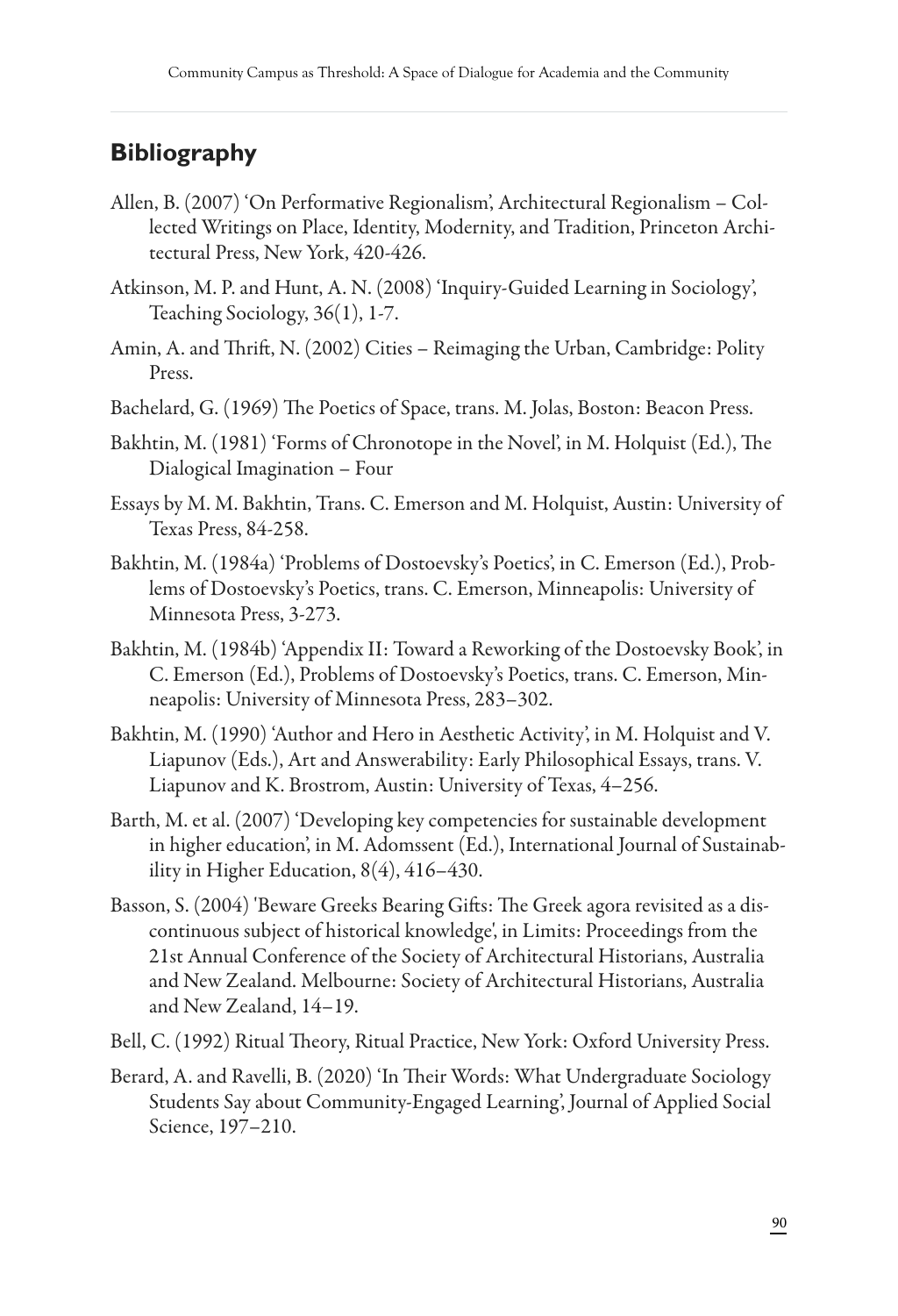- Boyle-Baise, M. (2005) 'Preparing Community-Oriented Teachers: Reflections from a Multicultural Service-Learning Standpoint', Diversity. Paper 10.
- Braithwaite, J., et. al. (2018) 'The Future of Health Systems to 2030: A roadmap for global progress and sustainability', International Journal for Quality in Health Care, 30(10), 823-831.
- Bridge, G. (2005) Reason in the City of Difference Pragmatism, Communicative Action and Contemporary Urbanism, London: Routledge.
- Boys, J. (2010) Towards Creative Learning Spaces: Re-thinking the Architecture of Post-Compulsory Education, London: Routledge.
- Brown, R. (2013) 'Emplacement, Embodiment and Ritual: Some considerations from shikii wo matagu for our understanding of place and identity', in S. Bandyopadhyay and G. Garma-Montiel (Eds.), The Territories of Identity: Architecture in the Age of Evolving Globalisation. London: Routledge, 31–41.
- Brown, R., Kalra, R. and Theis, M. (2005) The Rough Guide to Community Asset Management, London: MLC Press.
- Brown and Warwick (2019) 'Civic Learning in Conversation: The Common Ground of Difference', Thinking Skills and Creativity, March, 31.
- Butler, J. (1999) 'Performativity's Social Magic', in R. Shusterman (ed.) Bourdieu A Critical Reader, Oxford: Blackwell.
- Cebrián, G., Junyent, M. and Mulà, I. (2020) 'Competencies in Education for Sustainable Development: Emerging Teaching and Research Developments', Sustainability, 12(2).
- Charlesworth, J. and Cochrane, A. (1997) "Anglicising the American Dream Tragedy, farce and the 'postmodern' city", in S. Westwood and J. Williams (Eds.), Imagining Cities – Scripts, signs, memories, London: Routledge, 219– 132.
- Charli-Joseph, L., et. al. (2019) 'Promoting Agency for Socio-Ecological Transformation: A transformation-lab in the Xochimilco socio-ecological system', Ecology and Society, 23(2), 46.
- Clevenger, C. M. and Ozbek, M. E. (2013) 'Service-Learning Assessment: Sustainability Competencies in Construction Education', Journal of Construction Engineering and Management, 139(12).
- Civic University Network (n.d.) Available at: <https://civicuniversitynetwork.co.uk/>.
- Corner, J. (2002) 'The Agency of Mapping: Speculation, critique and invention', in D. Cosgrove (Ed.) Mappings, London: Reaktion Books, 89-100.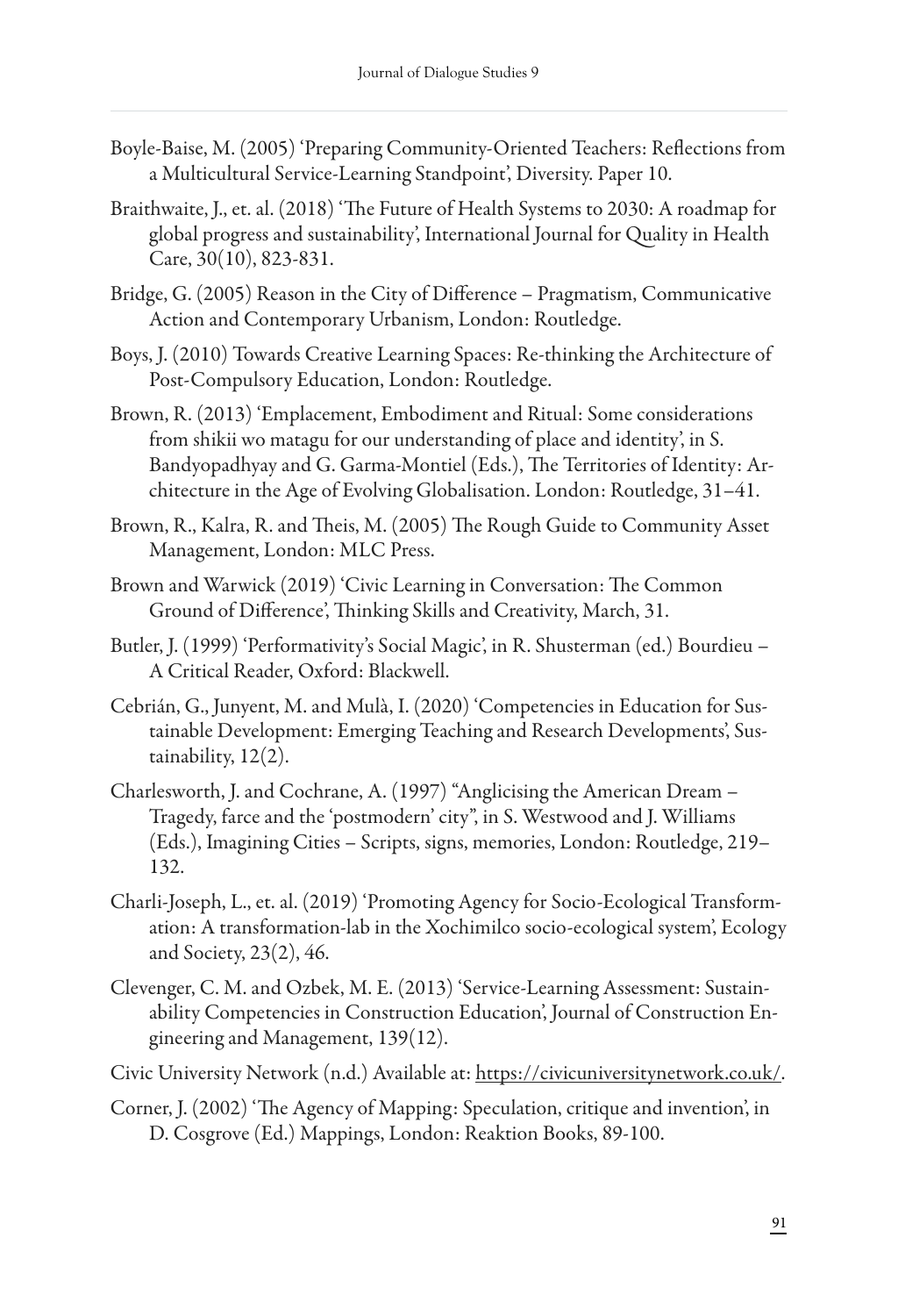- Dias, D. and Soares, D. (2018) 'Civic learning outcomes: a step towards an inclusive higher education', International Journal of Inclusive Education, 22(4), 360-374.
- Drimie, S., et. al. (2019) 'Creating Transformative Spaces for Dialogue and Action: Reflecting on the experinece of the Southern Africa Food Lab', Ecology and Society, 23(2), 2.
- Donald, J. (1997) 'Imaging the Modern City', in S. Westwood and J. Williams (Eds.), Imagining Cities –Scripts, signs, memories, London: Routledge, 181-201.
- Eckler, J. (2012) Language of Space and Form, Hoboken: John Wiley & Sons.
- Eppler, M. A. et al. (2011) 'Benefits of service-learning for freshmen college students and elementary school children.', Journal of the Scholarship of Teaching & Learning, 11(4), 102–115.
- Foucault, M. and Miskowiec, J. (1986) 'Of Other Spaces', Diacritics, 16 (1), 22-27.
- Graizbord, D. (2019) 'Toward an organic policy sociology', Sociology Compass, 13(11).
- Gullion, J. S. and Ellis, E. G. (2014) 'A Pedagogical Approach to Action Research', Journal of Applied Social Science, 8(1), 61-72.
- Hales, A., Woods, N. and Williams, K. (2021) 'Navigatiing COVID-10: Insights from research on social ostracism', Group Processes and Intergroup Relations, March.
- Hanks, W. (1991) 'Foreward', in J. Lave and E. Wenger, Situated Learning Legitimate Peripheral Participation, Cambridge: Cambridge University Press.
- Hester, R. T. Jr. (1993) 'Sacred Structures and Everyday Life: A Return to Manteo, North Carolina', in D. Seamon (Ed.) Dwelling, Seeing, and Designing – Towards a Phenomenological Ecology, Albany: State University of New York Press.
- Hickman, M., Crowley, H. and Mai, N. (2014) 'Immigration and social cohesion in the UK – The rhythms and realities of everyday life', York: Joseph Rowntree Foundation.
- Holquist, M.,  $(1990)$  'Introduction', in M. Holquist and V. Liapunov (Eds.), The Architectonics of Answerability, Art and Answerability – Early Philosophical Essays by M. M. Bakhtin, trans V. Liapunov, Austin: University of Texas Press, ix – xlix.
- Hurtado, S., (2019) 'Now is the Time: Civic Learning for a Strong Democracy', Daedalus, 148(4), 94-107.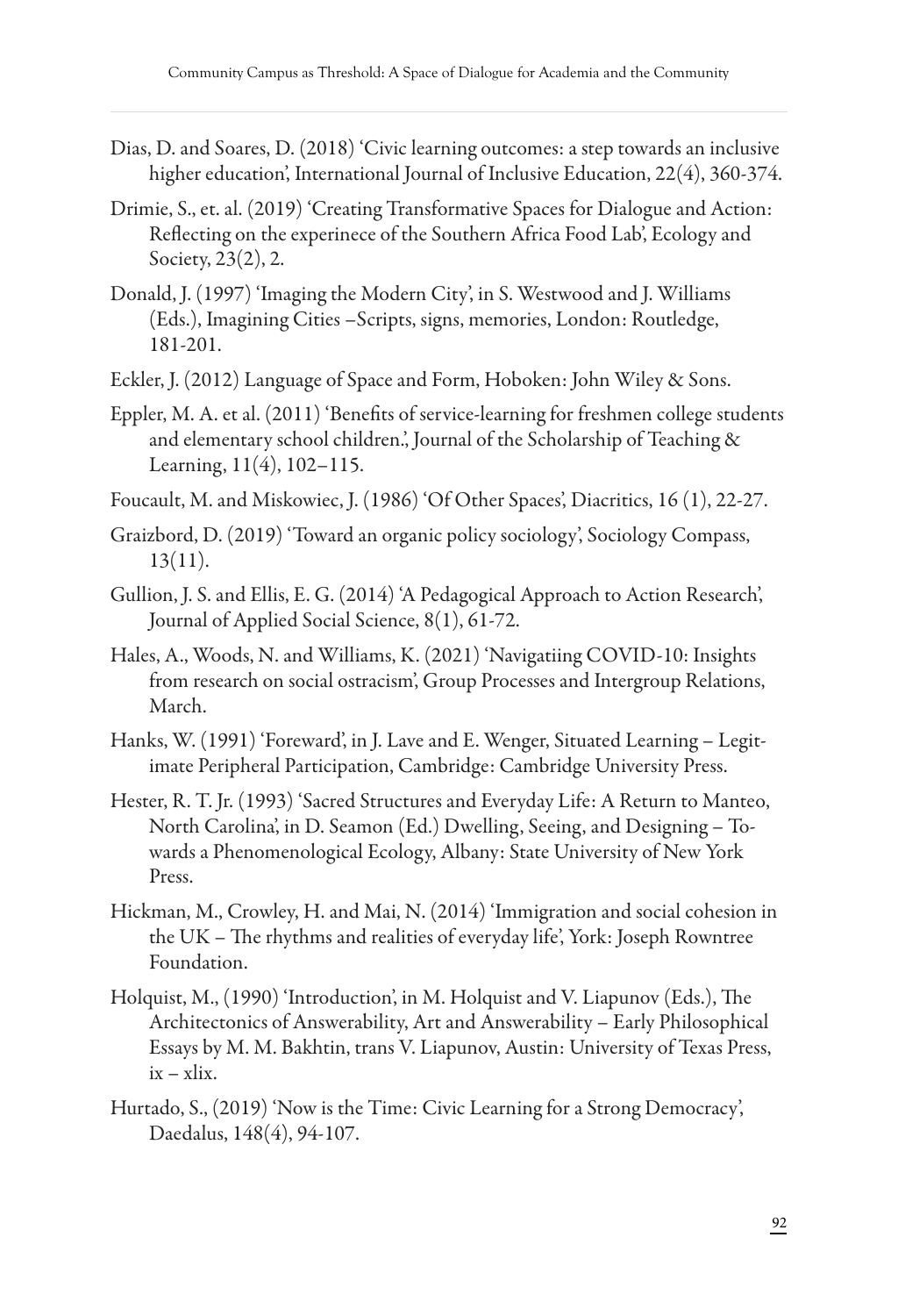- Jickling, B. (2003) 'Environmental Education and Environmental Advocacy: Revisited', The Journal of Environmental Education,  $34(2)$ , 20-27.
- Johnston, J. B. (2020) 'The Walking School Bus: Critical Community-Engaged Learning in Action?', Teaching Sociology, 48(2), 140-151.
- Kahne, J. and Westheimer, J. (2006) 'The Limits of Political Efficacy: Educating Citizens for a Democratic Society', PS: Political Science & Politics, 39(02), 289-296.
- Karatani, K. (1995) Architecture as Metaphor, trans. S. Kohso, Cambridge: Massachusetts Institute of Technology.
- Kawano, S. (2005) Ritual Practice in Modern Japan Ordering People, Place and Action, Honolulu: University of Hawai'i Press.
- Lee, T. et al. (2019) 'An Experiment of Community-Based Learning Effects on Civic Participation', Journal of Political Science Education, 15(4), 443-458.
- Lefebvre, H. 1991 (1974, 1984) The Production of Space, trans. D. Nicholson-Smith, Malden: Blackwell.
- Lewis, C. and Short, C. (1966) A Latin Dictionary, Oxford: Clarendon Press.
- Lovell, N., (Ed.) (1998) Locality and Belonging, London: Routledge.
- Madsen, P., and Plunz, R. (Eds.) (2002) The Urban Lifeworld Formation Perception Representation, London: Routledge.
- Massey, D. (2005) For Space, London: Routledge.
- Mathews, G. (2000) Global Culture / Individual Identity Searching for Home in the Cultural Supermarket, London: Routledge.
- Mayer, B. et al. (2019) 'Improving Student Learning Outcomes through Community-based Research: The Poverty Workshop', Teaching Sociology, 47(2), 135-147.
- McTier, A. and McGregor, A. (2011) 'Integrating employment and skills: the role of community-based learning', Policy Studies, 32(1), 73-90.
- Merriam-Webster (n.d.) 'Ecological', Available at: [https://www.merriam-webster.](https://www.merriam-webster.com/dictionary/ecological) [com/dictionary/ecological.](https://www.merriam-webster.com/dictionary/ecological)
- Merriam-Webster (n.d.) 'Environmental', Available at: [https://www.merriam-web](https://www.merriam-webster.com/dictionary/environmental)[ster.com/dictionary/environmental](https://www.merriam-webster.com/dictionary/environmental).
- Miami University (n.d.) 'Over-the-Rhine', Available at: [https://www.miamioh.edu/](https://www.miamioh.edu/cca/academics/departments/arch-id/academics/sasa/over-the-rhine/) [cca/academics/departments/arch-id/academics/sasa/over-the-rhine/.](https://www.miamioh.edu/cca/academics/departments/arch-id/academics/sasa/over-the-rhine/)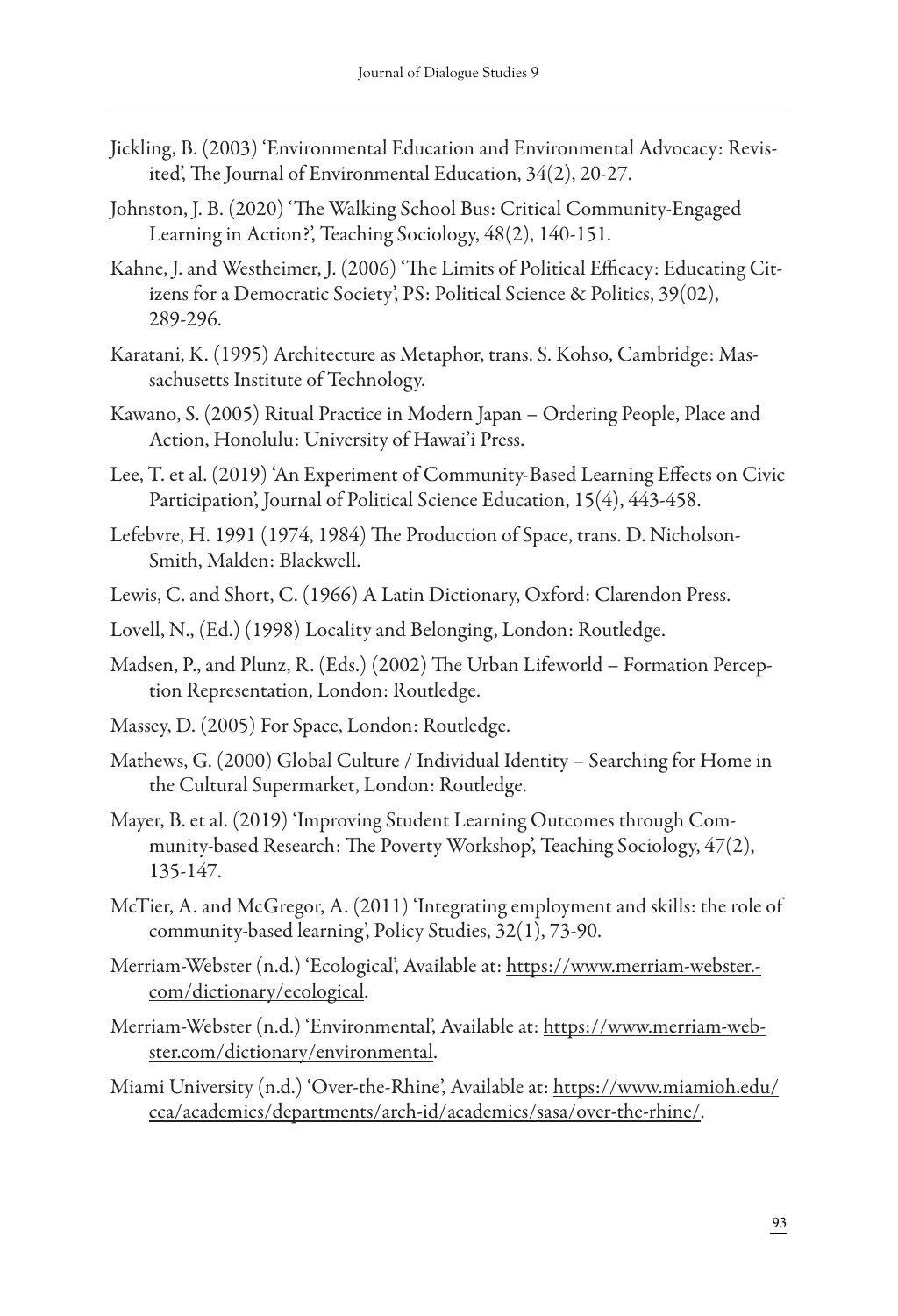- Molderez, I. and Fonseca, E. (2018) 'The efficacy of real-world experiences and service learning for fostering competences for sustainable development in higher education', Journal of Cleaner Production, 172, 4397-4410.
- Mortimer, G., Grimmer, L., and Maginn, P. (2021) 'The suburbs are the future of post-COVID retail, High Streets Task Force'. Available at [https://www.high](https://www.highstreetstaskforce.org.uk/resources/details/?id+8803b664-5b2c-4f2d-be42-0dfb2e4c9259)[streetstaskforce.org.uk/resources/details/?id+8803b664-5b2c-4f2d-be42-0df](https://www.highstreetstaskforce.org.uk/resources/details/?id+8803b664-5b2c-4f2d-be42-0dfb2e4c9259)[b2e4c9259.](https://www.highstreetstaskforce.org.uk/resources/details/?id+8803b664-5b2c-4f2d-be42-0dfb2e4c9259)
- Mtawa, N., Fongwa, S. and Wilson-Strydom, M. (2021) 'Enhancing graduate employability attributes and capabilities formation: a service-learning approach', Teaching in Higher Education, 26(5), 679-695.
- Muhlestein, B. J. and Mccann, R. (2019) 'Assessing Community-Engaged Learning Impacts using Ripple Effects Mapping', Journal on Empowering Teaching Excellence, 3(2).
- Nicol, David J. (1997) "Research on Learning and Higher Education Teaching, UCoSDA Briefing Paper Forty-Five.
- Norberg Schulz, C. (1979) Genius Loci Towards a Phenomenology of Architecture, New York: Rizzoli.
- Norton, R., et. al. (2018) The Promise and Challenge of Integrating Multidisciplinary and Civically Engaged Learning, Journal of Education and Planning Research.
- Owusu-Agyeman, Y. and Fourie-Malherbe, M. (2021) 'Students as partners in the promotion of civic engagement in higher education', Studies in Higher Education, 46(6), 1241-1255.
- Pereira, L., et. al. (2019a) 'Designing Transformative Spaces for Sustainability in Socio-ecological Systems', Ecology and Society, 23/4: 32.
- Pereira, L. et. al. (2019b) 'Transformative Space in the Making: Key lessons from nine cases in the Global South', Sustainability Science, 15, 161-178.
- Pleasants, R. et al. (2004) 'Incorporating Service Learning into Leadership Education: Duke Tip's Leadership Institute', Gifted Child Today, 27(1), 16-21.
- Public Health, Office of the Director of Public Health, Plymouth City Council (2019) 'Index of Multiple Deprivation (IMD) 2019 – Plymouth Summary Analysis'. Available online at: [https://www.plymouth.gov.uk/sites/default/](https://www.plymouth.gov.uk/sites/default/files/IMD%202019%20report%20Final%200.1.pdf)files/ [IMD%202019%20report%20Final%200.1.pdf.](https://www.plymouth.gov.uk/sites/default/files/IMD%202019%20report%20Final%200.1.pdf)
- Rapoport, A. (1995) 'A Different View of Design', in N. Wilkinson (Ed.) 33 Papers in Environment Behaviour Research, Pune: Sangram Press, 457-469.
- Rich, A. (1979) On Lies, Secrets and Silence Selected Prose, W. W. Norton.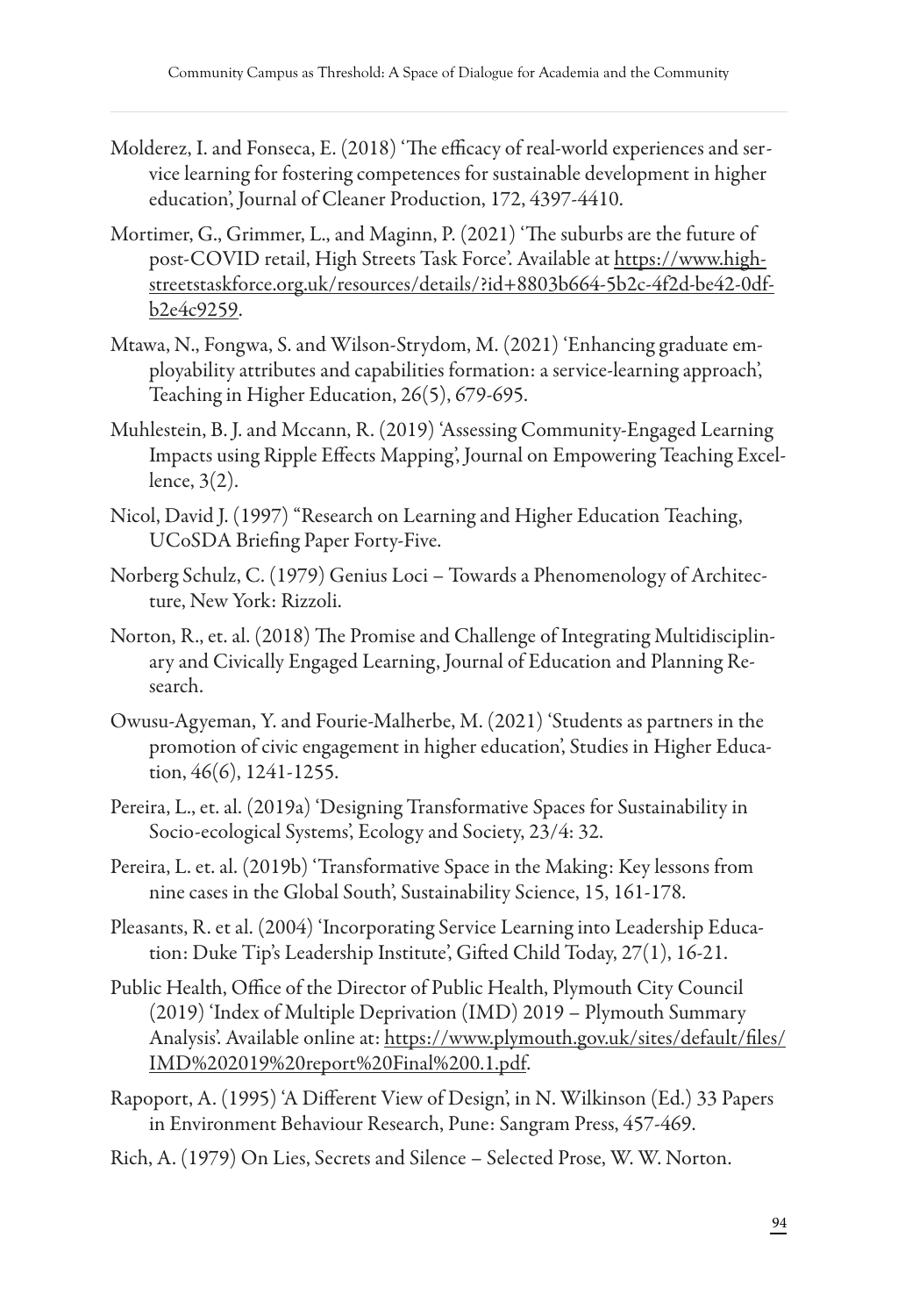- Riché, P. (1978) Education and Culture in the Barbarian West: From the Sixth through the Eighth Century, Columbia: University of South Carolina Press.
- Rowe, Peter (1996) 'Design in an Increasingly Small World', in W. Saunders (Ed.), Reflections on Architectural Practices in the Nineties, New York: Princeton Architectural Press, 220-230.
- Schuman, A. (2014) 'Community Engagement: The Evolution of Architecture's Social Vocation in Schools of Architecture'. Available at: Community engagement – https://arch3711.fi[les.wordpress.com/2014/09/schuman\\_community](https://arch3711.files.wordpress.com/2014/09/schuman_community-engagement.pdf)[engagement.pdf](https://arch3711.files.wordpress.com/2014/09/schuman_community-engagement.pdf).
- Sennett, R. (1996) The Uses of Disorder Personal Identity and City Life, London: Faber and Faber.
- Shields, R. (2013) Spatial Questions Cultural topologies and social spatialisations, Los Angeles: Sage.
- Sicart, M. (2014) Play Matters, Cambridge: The MIT Press.
- Siza, R. (2019) 'The sociologist: a profession without a community', International Review of Sociology, 29(3), 378-389.
- Smith, N. and Low, S. (2006)' Introduction: The Imperative of Public Space', in S. Low and N. Smith (Eds.) The Politics of Public Space. New York: Routledge, 1 – 17.
- Sperlinger, T., McLellan, J., and Pettigrew, T. (2018) Who Are Universities For? Remaking higher education. Bristol: Bristol University Press.
- Taylor, C. (1991) The Ethics of Authenticity, Cambridge: Harvard University Press.
- Toncar, M. F. et al. (2006) 'Uniform Assessment of the Benefits of Service Learning: The Development, Evaluation, and Implementation of the Seleb Scale', Journal of Marketing Theory and Practice,  $14(3)$ , 223-238.
- Tuan, Yi-Fu (1974) Topophilia A Study of Environmental Perception, Attitudes, and Values, Englewood Cliffs, New Jersey: Prentice-Hall.
- Turner, J. (1976) Housing By People Towards Autonomy in Building Environments, London: Marion Boyars.
- UNESCO (2014) 'Roadmap for Implementing the Global Action Programme on Education Development', Sustainable Development Goals Knowledge Platform. Available at [https://sustainabledevelopment.un.org/index.php?](https://sustainabledevelopment.un.org/index.php?page=view&type=400&nr=1674&menu=1515) [page=view&type=400&nr=1674&menu=1515.](https://sustainabledevelopment.un.org/index.php?page=view&type=400&nr=1674&menu=1515)
- UPP Foundation Civic University Commission (2018) 'Truly Civic: Strengthening the connection betweenuniversities and their places', UPP Foundation.